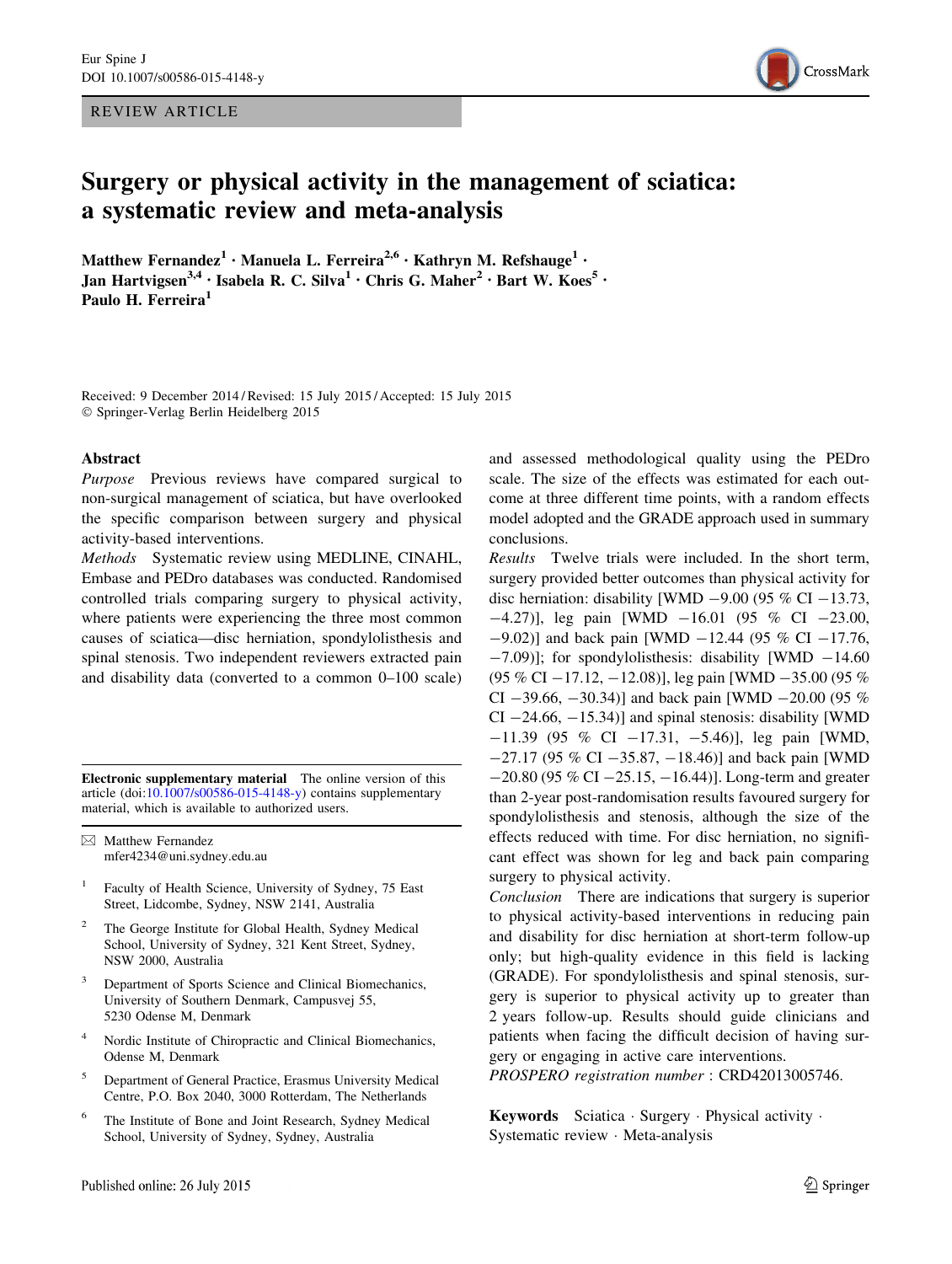## Introduction

Sciatica is a complaint believed to arise from a disorder related to the spinal nerve or nerve root [[1\]](#page-14-0). It is characterised by radiating pain in one or more lumbar or sacral dermatomes and is often accompanied by sensory and motor changes. While less common than low back pain [\[2](#page-14-0)], patients with sciatica experience more severe symptoms [\[3](#page-14-0)]. Estimates for the annual prevalence of sciatica vary greatly, ranging from 2.2 to 34 %, most likely due to differences in the definition of sciatica [\[4](#page-14-0)]. Sciatica is usually attributed to herniated intervertebral discs leading to nerve root compromise, but can also have other causes such as lumbar spinal stenosis, spondylolisthesis, tumours or cysts [\[5](#page-15-0)]. Furthermore, other conditions can mimic sciatica, including sacroiliac joint [\[6](#page-15-0)], myofascial [\[7](#page-15-0)] and degenerative hip joint pain [[8\]](#page-15-0).

Whilst there is limited knowledge on the prognosis for sciatica, [[9\]](#page-15-0) many will improve within weeks to months yet approximately one-third of patients will develop persistent symptoms for at least 12 months [[2\]](#page-14-0). Most patients are treated non-surgically in the first 6–8 weeks, [\[10](#page-15-0)] through analgesics or various physical therapies. Staying active and avoiding bed rest have also been recommended for sciatica [\[10](#page-15-0)]. Previous systematic reviews have investigated the efficacy of conservative treatments for sciatica and have either found little evidence of one type of conservative treatment being superior to another, [\[10](#page-15-0)] insufficient evidence to confidently recommend any analgesic medicine [\[11](#page-15-0)] or corticosteroid injections for pain relief [[1\]](#page-14-0). No previous review has specifically assessed the effectiveness of physical activity prescription for sciatica—e.g. advice to stay active or undertake a structured exercise programme [\[12](#page-15-0)].

Surgery for sciatica is also a treatment option but only recommended if symptoms persist following a trial of conservative treatment [\[13](#page-15-0)]. The primary rationale is that surgery will relieve nerve root irritation or compression due to a herniated disc [[14\]](#page-15-0) with microdiscectomy being the most commonly used surgical technique. Recent evidence from a systematic review, [[14\]](#page-15-0) which compared surgery to conservative treatment, found that early surgery provided better short-term relief, although no significant between-group differences were observed after 1–2 years. However, conservative care typically included a combination of passive [[15\]](#page-15-0) and active approaches. Because previous systematic reviews have failed to specifically compare surgery to physical activity, we currently do not know whether surgery is superior to interventions based on physical activity either delivered by a qualified practitioner or when patients are encouraged to be physically active. Given that physical activity is a promising intervention in treating and preventing a variety of health conditions, [[16\]](#page-15-0) including low back pain [\[17](#page-15-0)], it could potentially have a positive effect in the management of sciatica. The objective of this review is to evaluate the available evidence comparing surgery to physical activity (exercises or advice to stay active) in the management of sciatica.

## Methods

#### Data sources and searches

The MEDLINE, CINAHL, Embase and PEDro databases were searched independently by two authors (MF, IRS) from the earliest record to 15 May 2013, identifying randomised controlled trials comparing surgery to physical activity-based interventions. Search terms included sciatica, synonyms of sciatica, randomised controlled trials and surgery (Supplementary Table 1). Studies were identified when surgery was compared to physical activity-based interventions. Reference lists of included studies, conference proceedings, unpublished reports and clinical trials registries were also searched, with no language or geographic restrictions.

## Study selection

Eligible studies were confined to randomised controlled trials that compared surgery versus physical activity in the management of sciatica. Eligible trials needed to enrol patients experiencing sciatica or a synonym for sciatica, including lumbosacral radicular syndrome, nerve root compromise, radiculopathy, nerve root pain and nerve root entrapment. Studies with acute, subacute and chronic sciatica were included. Trials enrolling patients with spinal stenosis or spondylolisthesis were also eligible if the patients specifically experienced sciatica. Trials including patients who previously had spinal surgery or serious spinal pathology such as cancer, fracture, infection, cauda equina syndrome or progressive neurologic deficit that required urgent surgery were excluded from this review. Studies that included surgery versus passive therapies such as prescribed medication or epidural corticosteroid injections were also excluded.

All types of surgical procedures conducted in patients with sciatica, irrespective of diagnosis, were eligible to be included. Studies were eligible if physical activity was investigated as a separate intervention or if they were integrated into non-surgical care packages. Physical activity included any form of planned, structured and repetitive exercise [\[12](#page-15-0)] supervised by a health professional, as well as advice to stay active/engage in physical activity.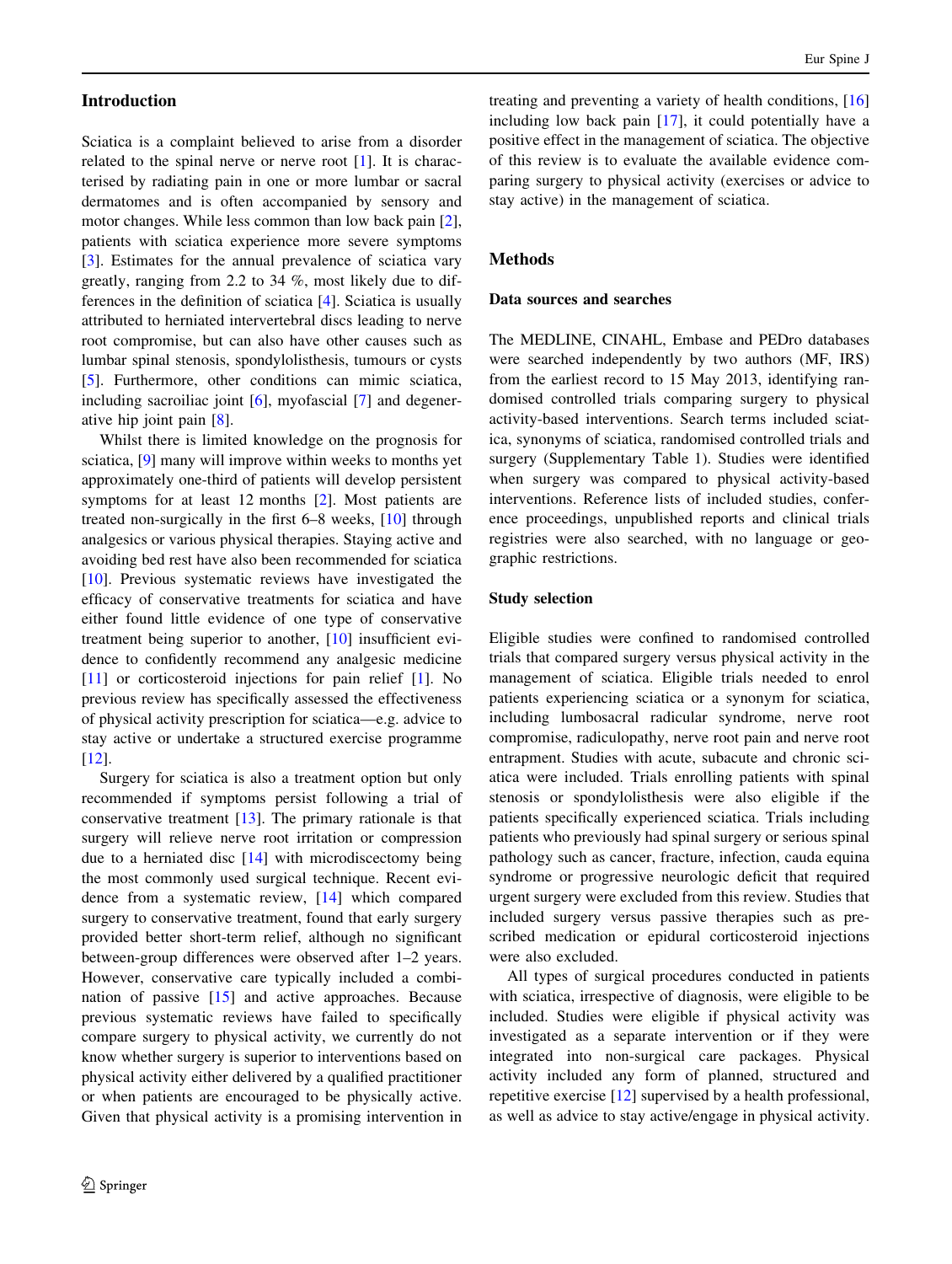Trials were considered eligible if they reported pain and/or disability outcomes.

### Data extraction and quality assessment

Two reviewers (MF, IRS) independently assessed trials' methodological quality, using the PEDro scale [\[18–20](#page-15-0)]. A PEDro score of 7 or greater was considered 'high quality', those with a score of 5 or 6 were considered 'moderate quality' and those with a score of 4 or less 'poor quality' [[21\]](#page-15-0). Scoring disagreements were resolved by consensus. Methodological quality was not an inclusion criterion. Two reviewers (MF, IRS) also independently extracted outcome data using a standardised data extraction form. When there was insufficient information in trial reports, authors were contacted or data imputed using methods recommended in the Cochrane Handbook for Systematic Reviews of Interventions [\[22](#page-15-0)] (Supplementary Table 2).

The GRADE (Grading of Recommendations Assessment, Development and Evaluation) approach was used by two independent reviewers (MF, IRS) to evaluate the overall quality of evidence and the strength of the recommendation [\[23](#page-15-0)], as advocated by the Cochrane Back Review Group [\[24](#page-15-0)]. The overall quality of evidence was initially regarded as ''High'' but downgraded by 1 level for each of three factors encountered: limitations in the design  $(>=25\%$  of patients from studies with low-quality methods—PEDro score \7 points); inconsistency of results  $(I^2 > 50 \%)$ ; imprecision (<400 patients in total for each outcome). Publication bias was not assessed with a funnel plot as too few studies were included in the meta-analyses. Indirectness was also not considered for this review due to the presence of a specific population, relevant outcome measures and direct comparisons.

The following defined the quality of evidence [[25\]](#page-15-0): high quality—further research is unlikely to change our confidence in the estimate of effect; moderate quality—further research is likely to have an important impact on our confidence in the estimate of effect and might change the estimate; low quality—further research is likely to have an important impact on our confidence in the estimate of effect and is likely to change the estimate and very low quality—we are uncertain about the estimate.

#### Data synthesis and analysis

For the initial analysis, disc herniation, spondylolisthesis and stenosis trials were grouped together and pooled according to (1) outcome (pain and disability) and (2) time points (short term, long term and beyond). Trials were then pooled separately by diagnostic subgroup for short- and long-term and beyond follow-up points. Pooling was carried out with Comprehensive Meta-Analysis software, version 2.2.064 (Biostat, Englewood, NJ) and calculated using a random effects model. Weighted mean difference (WMD) with 95 % confidence intervals were calculated as the difference in means between groups. Heterogeneity was evaluated by the  $I^2$  Statistic, with  $I^2 > 30$  %,  $I^2 > 50$  % and  $I^2 > 75$  % indicating moderate, substantial and considerable heterogeneity [[22\]](#page-15-0).

Outcome data were extracted for short-term  $(>= 2$  weeks but  $\leq$ 3 months) and long-term ( $\geq$ 12 months but  $\leq$ 24 months) follow-up evaluations. Additional outcome data were extracted if available beyond 24 months. Pain intensity scales and disability scores were converted to a common scale from 0 (no pain/disability) to 100 (worst possible pain/disability). The conversion of data to a common scale has been utilised in previous systematic reviews [\[1](#page-14-0), [11](#page-15-0)], which have evaluated pain and disability outcome measures. Proposed thresholds for clinically meaningful within-person reductions in pain and disability have been previously reported to range between 10 and 30 points on a scale of 0 to 100 [[26,](#page-15-0) [27](#page-15-0)]. We considered a mean difference of at least 10 points to be clinically significant. When more than one outcome measure was used to assess intensity of pain or disability, the primary outcome measure for the trial was utilised. Pain and disability outcome measures used to calculate pooled effects are summarised in Supplementary Table 2.

## Results

Supplementary Figure 1 illustrates the flow of trials retrieved throughout this review. Database searches identified 5768 potential studies of interest. Citations were screened by title and abstract and a total of 179 articles were retrieved for evaluation in full text. A total of 17 published papers were included in this review, [[13,](#page-15-0) [28–](#page-15-0)[43\]](#page-16-0) with a number of published reports on the same trial identified. One report was excluded due to identical data [\[44](#page-16-0)] and others were included as they provided results for different time points [[37–40](#page-16-0), [43](#page-16-0)]. In six trials, patients were diagnosed with lumbar disc herniation, in two trials with spondylolisthesis and in four trials patients had lumbar spinal stenosis. Three studies provided insufficient data for outcome measures and were excluded from the metaanalysis [\[28](#page-15-0), [29,](#page-15-0) [33\]](#page-15-0).

The following surgical procedures were included in the trials: microdiscectomy, [[13,](#page-15-0) [32](#page-15-0), [42\]](#page-16-0) open discectomy [[33,](#page-15-0) [36](#page-15-0)] and fluoroscopic-guided percutaneous disc decompression [\[29](#page-15-0)] for disc herniation. Decompressive laminectomy [[34\]](#page-15-0) and posterior-lateral fusion [[31\]](#page-15-0) were used for spondylolisthesis, while partial or total laminectomy, medial facetectomy, discectomy, osteophyte removal,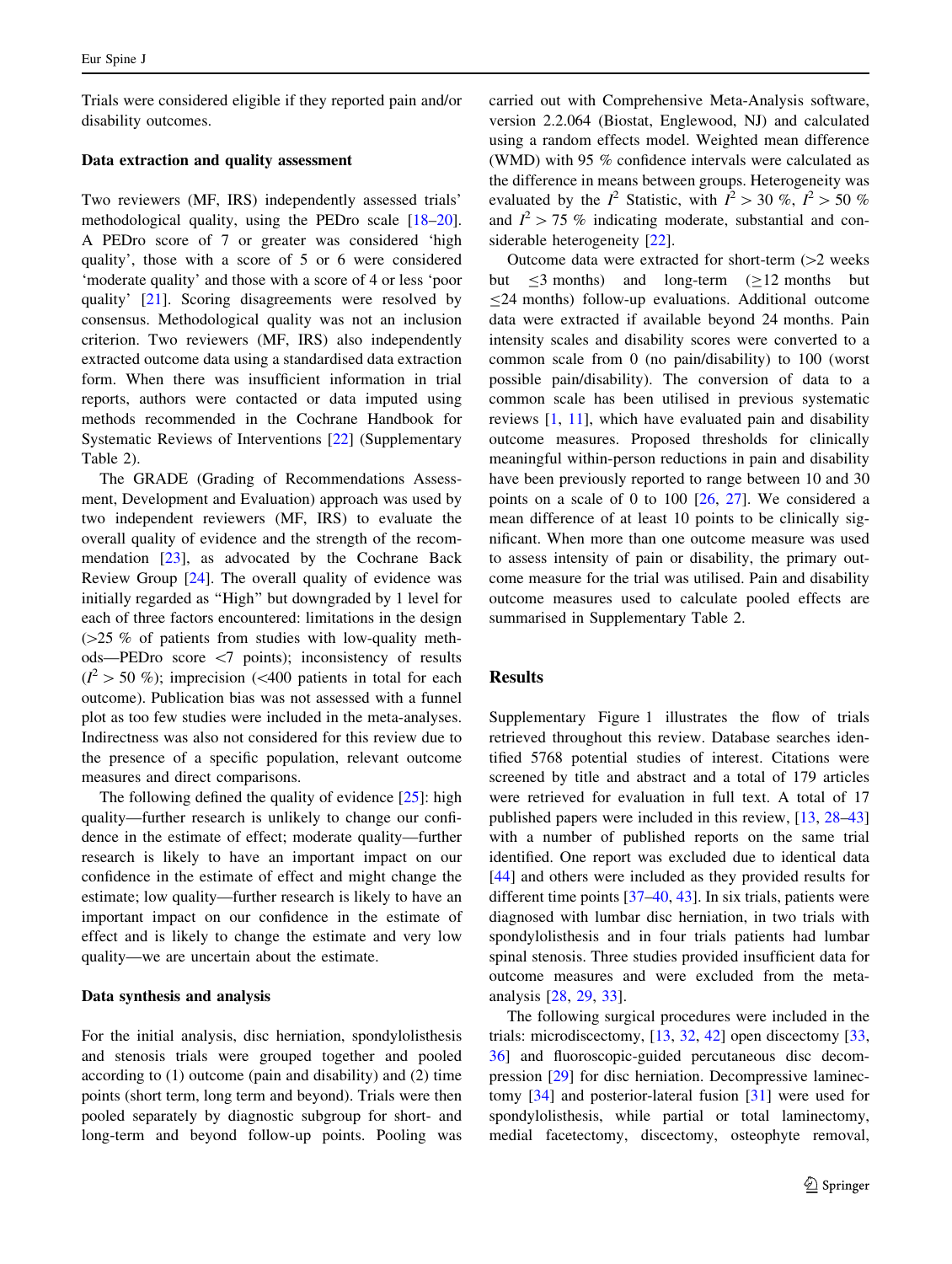hypertrophic ligament removal or fusion [[28,](#page-15-0) [30,](#page-15-0) [35](#page-15-0), [41\]](#page-16-0) were employed for spinal stenosis. Interventions based on physical activity included encouragement to stay active and resume physical activity, [[13,](#page-15-0) [28](#page-15-0), [29,](#page-15-0) [32](#page-15-0)] isometric exercises, [[32,](#page-15-0) [33\]](#page-15-0) supervised exercise programme by a physiotherapist, [[29,](#page-15-0) [31\]](#page-15-0) home-based structured exercise (flexibility, strength, conditioning and stabilisation), [[28,](#page-15-0) [30,](#page-15-0) [34–36,](#page-15-0) [41](#page-16-0), [42\]](#page-16-0) and advice on ergonomics and exercise principles [[30\]](#page-15-0). Table [1](#page-4-0) shows the characteristics of the included trials.

The methodological quality assessment using the PEDro scale (scored out of 10) revealed a mean score of 5.7  $(SD = 0.9)$ . Three studies were considered 'high quality', [\[13](#page-15-0), [30](#page-15-0), [37\]](#page-16-0) thirteen studies considered 'moderate quality' [\[28](#page-15-0), [31–36](#page-15-0), [38–43](#page-16-0)] and one study considered 'poor quality' [\[29](#page-15-0)]. Details are reported in Supplementary Table 3. In brief, the most apparent weakness was absence of participant and therapist blinding. Duration of symptoms varied amongst studies, with one trial investigating participants with acute symptoms, [[33\]](#page-15-0) three trials with subacute symptoms [\[13](#page-15-0), [32](#page-15-0), [36](#page-15-0)] and five trials with chronic symptoms [\[28](#page-15-0), [30,](#page-15-0) [31,](#page-15-0) [34,](#page-15-0) [35\]](#page-15-0). In three trials, duration was not specified [\[29](#page-15-0), [41,](#page-16-0) [42\]](#page-16-0).

Individual trial effect sizes are summarised in Supplementary Table 2. All trials used a combination of clinical assessment and imaging to define sciatica, while one study used imaging for the surgical group only [[31\]](#page-15-0). Pooling of data was possible for disability outcomes, leg pain and back pain intensity at short- and long-term and greater than 2-year follow-up points.

## Analysis

The results for the initial meta-analysis of all studies (i.e. disc herniation, spondylolisthesis and stenosis trials pooled together) comparing the effects of surgery versus physical activity showed considerable statistical heterogeneity  $(I^2 = 91 \%)$ . The effects are therefore discussed separately by diagnosis.

#### Sciatica associated with disc herniation

The results for the meta-analysis for the short-term followup show there is 'low-quality evidence' according to the GRADE approach (Table [2\)](#page-8-0), that surgery has a small positive effect on reducing disability outcomes compared physical activity (four studies,  $I^2 = 55$  %, WMD -9.00 (95 % CI  $-13.73$ ,  $-4.27$ )], 'low-quality evidence' that surgery has a positive effect for leg pain intensity compared to physical activity (four studies,  $I^2 = 71$  %, WMD  $-16.01$  (95 % CI  $-23.00, -9.02$ )] and 'moderate quality evidence' that surgery has a positive effect for back pain intensity compared to physical activity [three studies,

 $I^2 = 12$  %, WMD,  $-12.44$  (95 % CI-17.76, -7.09)] (Fig. [1a](#page-11-0)). Long-term follow-up results show 'moderate quality evidence' that surgery has a small positive effect on reducing disability outcomes compared to physical activity (four studies,  $I^2 = 47$  %, WMD  $-4.31$  (95 % CI  $-8.46$ ,  $-0.15$ ], 'low-quality evidence' that surgery has no significant effect for leg pain intensity compared to physical activity (four studies,  $I^2 = 78$  %, WMD  $-6.38$  (95 % CI -13.21, 0.44)] and 'very low-quality evidence' that surgery has no significant effect for back pain intensity compared to physical activity [three studies,  $I^2 = 72$  %, WMD  $-6.31$  $-6.31$  (95 % CI  $-17.44$ , 4.81)] (Fig. 1b). Analysis of greater than two-year follow-up showed 'moderate quality evidence' that surgery has no significant effect on reducing disability outcomes compared to physical activity (four studies,  $I^2 = 25$  %, WMD -2.74 (95 % CI -6.06, 0.59)], 'low-quality evidence' that surgery has no significant effect for leg pain intensity compared to physical activity (four studies,  $I^2 = 55$  %, WMD  $-3.97$  (95 % CI  $-9.12$ , 1.19)] and 'low-quality evidence' that surgery has no significant effect for back pain intensity compared to physical activity [three studies,  $I^2 = 21$  %, WMD -4.94 (95 % CI  $-10.64$ , 0.77)] (Fig. [1c](#page-11-0)). The size of the effect ranged from 2 to 16 points on a 0–100 scale for disc herniation.

#### Sciatica associated with spondylolisthesis

The results for the meta-analysis for the short-term followup show 'moderate quality evidence' that surgery has a positive effect on reducing disability outcomes compared to physical activity [one study, WMD  $-14.60$  (95 % CI  $-17.12$ ,  $-12.08$ ], 'moderate quality evidence' that surgery has a positive effect for leg pain intensity compared to physical activity [one study, WMD  $-35.00$  (95 % CI  $-39.66$ ,  $-30.34$ ] and 'moderate quality evidence' that surgery has a positive effect for back pain intensity compared to physical activity [one study, WMD  $-20.00$  (95 %) CI  $-24.66$  $-24.66$  $-24.66$ ,  $-15.34$ ] (Fig. 2a). Long-term follow-up results show 'moderate quality evidence' that surgery has a positive effect on reducing disability outcomes compared to physical activity [two studies,  $I^2 = 0$  %, WMD -17.77 (95 % CI  $-20.59$ ,  $-14.96$ )], 'moderate quality evidence' that surgery has a positive effect on leg pain intensity compared to physical activity [one study, WMD  $-28.40$ ,  $(95 \% \text{ CI} -33.05, -23.74)$ ] and 'moderate quality evidence' that surgery has a positive effect on back pain intensity compared to physical activity [one study, WMD  $-21.67$ , (95 % CI  $-26.33$ ,  $-17.01$ )] (Fig. [2b](#page-12-0)). Analysis of greater than 2-year follow-up showed 'moderate quality evidence' that surgery has a positive effect on reducing disability outcomes compared to physical activity [two studies,  $I^2 = 0$  %, WMD  $-16.55$  (95 % CI  $-19.54$ ,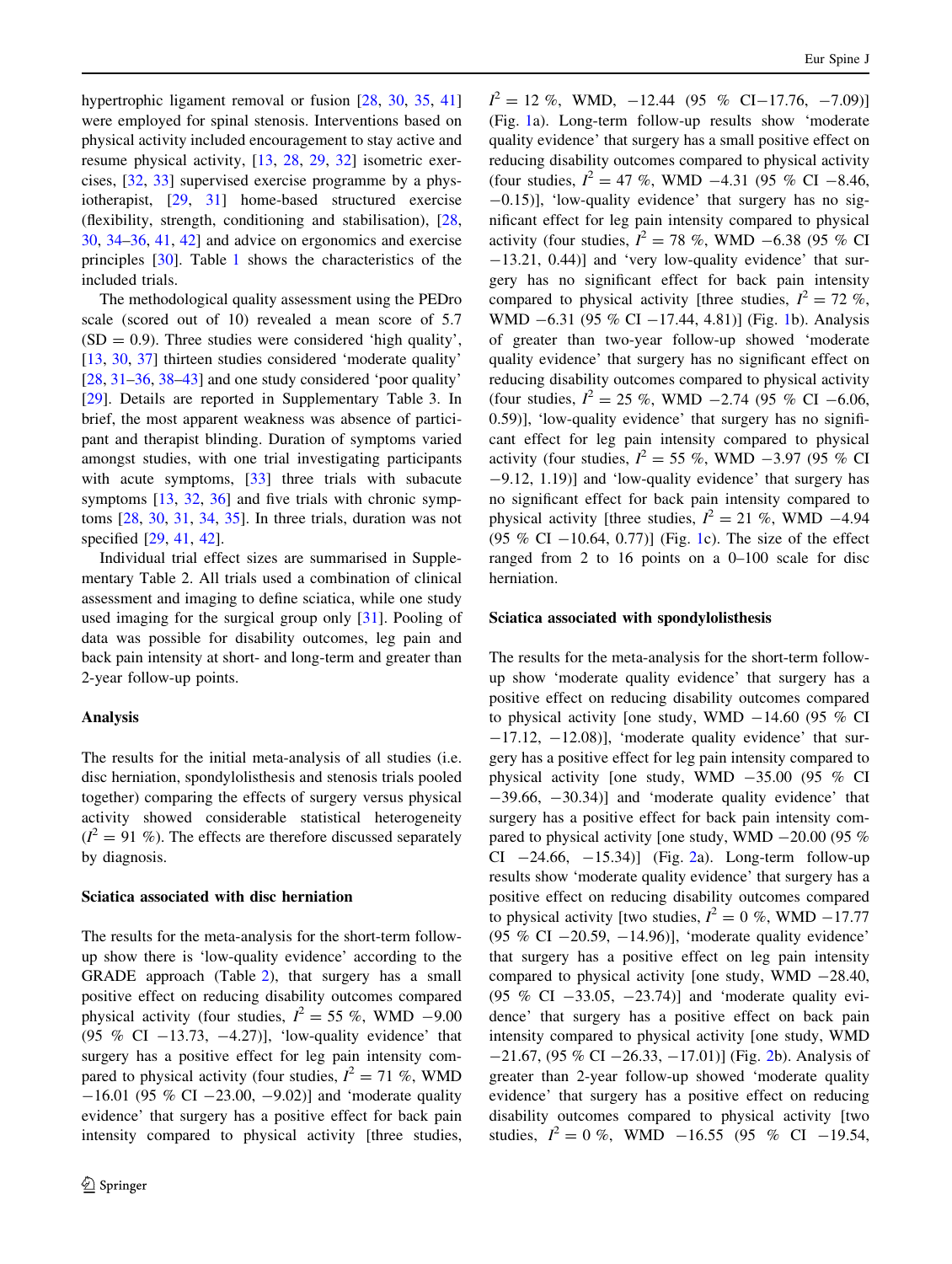<span id="page-4-0"></span>

| Study                           | Patient characteristics and<br>sample size                                                                                                                                                                                                                               | Participants (inclusion criteria)                                                                                                                                                                                                            | Interventions                                                                                                                                                                                                                                                                                        | Primary outcomes (measures)<br>and time points                                                                                                                                                                                                                 |
|---------------------------------|--------------------------------------------------------------------------------------------------------------------------------------------------------------------------------------------------------------------------------------------------------------------------|----------------------------------------------------------------------------------------------------------------------------------------------------------------------------------------------------------------------------------------------|------------------------------------------------------------------------------------------------------------------------------------------------------------------------------------------------------------------------------------------------------------------------------------------------------|----------------------------------------------------------------------------------------------------------------------------------------------------------------------------------------------------------------------------------------------------------------|
| Osterman [32]<br>Disc hemiation | $(20-50)$ ; surgery group = 37,<br>physical activity group = 28)<br>physical activity group = 38<br>28,<br>$\%$ Female = 39 $\%$ (surgery<br>group = 46 %, physical<br>activity group = 32 $\%$<br>Mean age $(range) = 37.5$<br>$N = 56$ (surgery group $=$              | Below knee radicular pain of<br>CT evidence of intervertebral<br>altered DTR or dermatomal<br>disc extrusion or sequester,<br>one of: positive SLR test<br><70°, muscle weakness,<br>sensory change<br>$6-12$ wks                            | physical activity within pain<br>Physical activity group: early<br>isometric muscle exercises.<br>microdiscectomy (within 2<br>limits initially encouraged,<br>All received active<br>physiotherapeutic<br>Surgery group:<br>instructions<br>wks)                                                    | wk, 3 mo, 6 mo, 1 and 2 yr<br>Leg pain intensity (VAS); 6                                                                                                                                                                                                      |
| Peul [13, 37], Lequin [43]      | $%$ Female: 34 $%$ (surgery<br>group = 37 %, physical<br>activity group = 32 $%$<br>$(range) = 42.6(18-65);$<br>surgery group = $41.7$ ,<br>$group = 141, physical$<br>activity group $= 142$ )<br>physical activity<br>$N = 283$ (surgery<br>$group = 43.4$<br>Mean age | correlation with MRI findings<br>Radiologically confirmed disc<br>dermatomal pattern of pain,<br>diagnosed by neurologist,<br>herniation, lumbosacral<br>radicular syndrome                                                                  | Physical activity group: resume<br>education of natural history<br>of disc herniation, NSAIDs<br>daily activity with medical<br>microdiscectomy (within 2<br>prescription as required<br>practitioner care and<br>Surgery group:<br>wks)                                                             | recovery (self-rating); 2, 4, 8,<br>12, 26, 38 and 52, 104 and<br>(VAS), global perceived<br>RMDQ, leg pain intensity<br>$260$ wks                                                                                                                             |
| Weinstein [35, 36]              | physical activity group = 43<br>$\%$ Female: 41 $\%$ (surgery<br>group = $44 \%$ , physical<br>activity group = 39 $%$<br>Mean age (range) = $42$ ;<br>$group = 232$ , physical<br>surgery group = $41.7$ ;<br>activity group $= 240$ )<br>$N = 501$ (surgery            | below the knee/anterior upper<br>Diagnosis of IVD herniation by<br>thigh, SLR positive 30°-70°,<br>positive femoral NR test or<br>corresponding neurological<br>confirmed IVD herniation<br>physician, radicular pain<br>deficit, CT and MRI | conditioning, stabilisation) as<br>home exercise, education and<br>individualised active physical<br>therapy (flexibility, strength,<br>Surgery group: standard open<br>opioid analgesics, epidural<br>counselling with NSAIDs,<br>Physical activity group:<br>injections if tolerated<br>discectomy | SF-36 bodily pain and physical<br>3 mo, 6 mo, 1, 2, 3 and 4 yr<br>function scales, ODI; 6 wks,                                                                                                                                                                 |
| Weber <sup>[33]</sup>           | $N = 126$ (surgery group = 60,<br>physical activity group $= 66$ )<br>Mean age (range): 41 (25-55);<br>$%$ Female = 46 % (surgery<br>group = 47 %, physical<br>activity group = 45 $%$<br>surgery group $=$ 40.0;<br>physical activity<br>$\text{group} = 41.7$          | Clinical signs and symptoms of<br>radiculography for at least<br>L5, S1 nerve root lesion,<br>corresponding with<br>14 days                                                                                                                  | wide belts/crutches, strict to<br>instructions, Physiotherapy<br>and analgesic medication,<br>exercises, Back School<br>Physical activity group:<br>Surgery group: lumbar<br>moderate isometrics<br>partial bed rest<br>discectomy                                                                   | capacity, presence/absence of<br>neurological test, tenderness;<br>Questionnaire; 3, 6, 9 mo, 2,<br>activities, spinal mobility,<br>pain, need for analgesics,<br>Doctors perception: work<br>participation in leisure<br>$1, 4$ and $10$ yr<br>$3 \text{ yr}$ |

Table 1 Characteristics of the included studies

Table 1 Characteristics of the included studies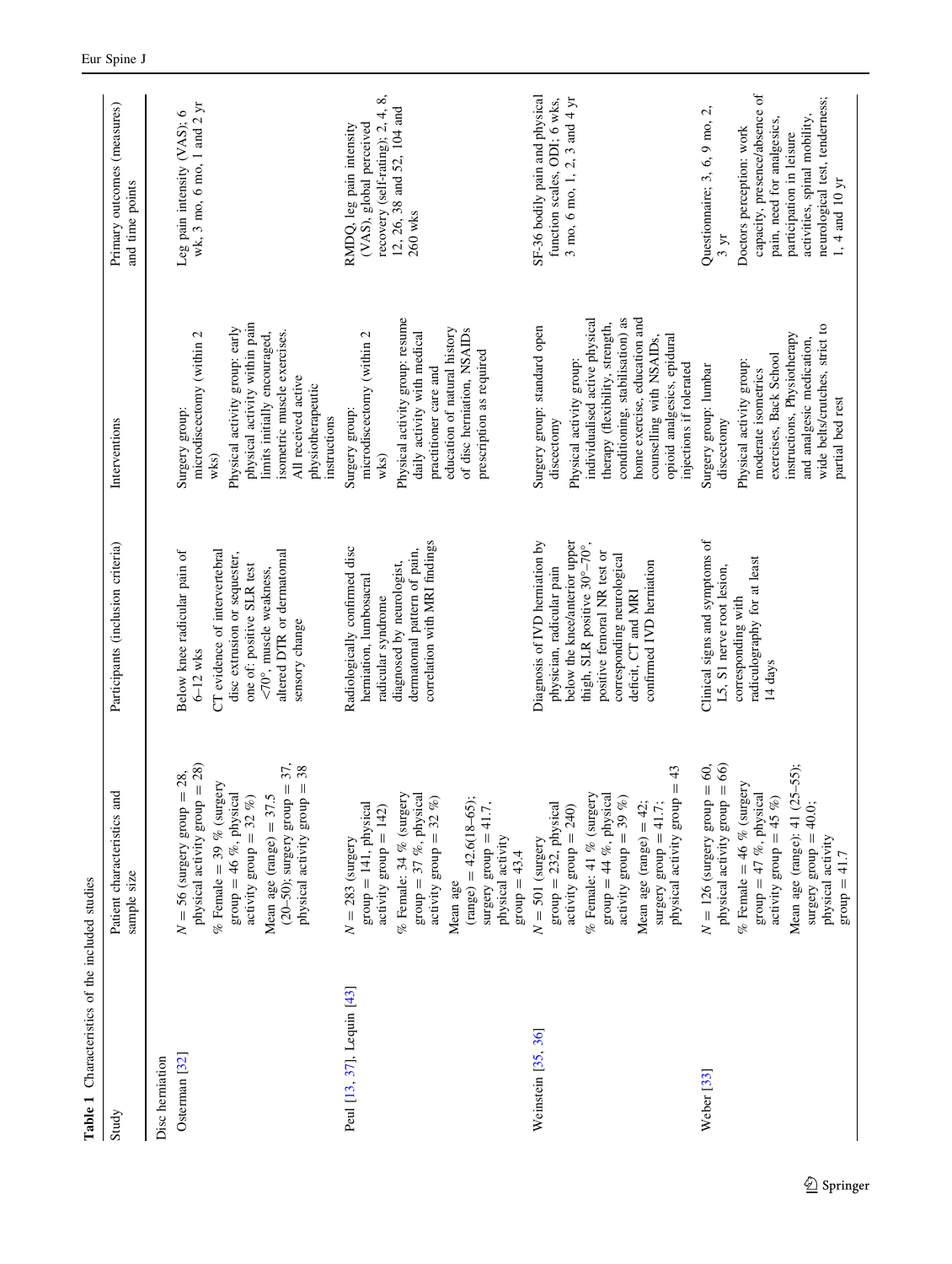| Table 1 continued      |                                                                                                                                                                                                                                                             |                                                                                                                                                                                                                                              |                                                                                                                                                                                                                                                                                               |                                                                                                                        |
|------------------------|-------------------------------------------------------------------------------------------------------------------------------------------------------------------------------------------------------------------------------------------------------------|----------------------------------------------------------------------------------------------------------------------------------------------------------------------------------------------------------------------------------------------|-----------------------------------------------------------------------------------------------------------------------------------------------------------------------------------------------------------------------------------------------------------------------------------------------|------------------------------------------------------------------------------------------------------------------------|
| Study                  | Patient characteristics and<br>sample size                                                                                                                                                                                                                  | Participants (inclusion criteria)                                                                                                                                                                                                            | Interventions                                                                                                                                                                                                                                                                                 | Primary outcomes (measures)<br>and time points                                                                         |
| Erginousakis [29]      | physical activity group $= 31$ )<br>group = 38, physical activity<br>Mean age (range): 37; surgery<br>$N = 62$ (surgery group = 31,<br>$%$ Female = 42 % (surgery<br>group $1 = 39 \%$ , physical<br>activity group = 45 %)<br>$\mathrm{group}=36$          | Clinical signs of radiculopathy<br>Lancinating, burning, stabbing,<br>electrical sensation of pain,<br>Leg pain with/without back<br><30° positive SLR test<br>Small/medium sized disc<br>Leg pain $>$ back pain<br>hemiation on MRI<br>pain | registered physiotherapy plus<br>Physical activity group: 6 wks<br>"remain active", monitored,<br>Surgery group: percutaneous<br>NSAIDs, muscle relaxants<br>of education/counselling:<br>disk decompression<br>fluoroscopic guide                                                            | mobility impairment; 3, 12<br>Pain intensity (NVS), Pain<br>influence on activity and<br>and 24 mo                     |
| Greenfield [42]        | physical activity group $= 44$ )<br>$N = 88$ (surgery group = 44,<br>$%$ Female = 43 % (surgery<br>$group = 50 \%$ , physical<br>activity group = 36 %)<br>Mean age (range): 39.8;<br>surgery group $=$ 40.1,<br>physical activity<br>$\text{group} = 39.5$ | Low back pain and sciatica,<br>MRI evidence of small/<br>medium LDH                                                                                                                                                                          | education: "Back School<br>book", low tech physical<br>proactive exercise and<br>Surgery group: standard<br>Physical activity group:<br>microdiscectomy<br>therapy                                                                                                                            | disability days; 3, 6, 12, 18<br>Pain intensity (VAS); ODI;<br>and 24 mo                                               |
| Spondylolisthesis      |                                                                                                                                                                                                                                                             |                                                                                                                                                                                                                                              |                                                                                                                                                                                                                                                                                               |                                                                                                                        |
| Möller <sup>[31]</sup> | Mean age (range): 39 (18-55);<br>$N = 111$ (surgery group = 77,<br>physical activity group = 34)<br>surgery $group = 39$ , $physical$<br>% Female = 49 % (surgery<br>group = 51 %, physical<br>activity group = $44\%$ )<br>activity group = $37$           | any grade, at least 1 yr of low<br>restricted functional ability<br>Isthmic spondylolisthesis of<br>back pain or sciatica,                                                                                                                   | Surgery group: posterior-lateral<br>strength/postural training of<br>back and abs muscles and<br>exercise programme from<br>specialist physiotherapist<br>transpedicular fixation<br>Physical activity group:<br>fusion with/without<br>home exercise<br>(supervised):                        | outcome (asked to patient); 1<br>pain intensity (VAS), overall<br>Disability rating index (DRI),<br>and $2 \text{ yr}$ |
| Weinstein [34, 39]     | $\%$ Female = 66 $\%$ (groups not<br>Mean age (range): 66 (groups<br>$group = 159, physical$<br>activity group $= 145$ )<br>$N = 304$ (surgery<br>not specified)<br>specified)                                                                              | spondylolisthesis, stenosis on<br>Neurogenic Claudication or<br>radicular leg pain, lateral<br>cross-sectional imaging<br>radiographs showing<br>degenerative                                                                                | individualised active physical<br>therapy (flexibility, strength,<br>NSAIDs, epidural injections<br>decompressive laminectomy<br>education, counselling and<br>conditioning, stabilisation)<br>Surgery group: posterior<br>with exercise at home,<br>Physical activity group:<br>if tolerated | SF-36 bodily pain and physical<br>function scores, ODI; 6 wk,<br>3, 6, 12, 24, 36 and 48 mo                            |

 $\underline{\textcircled{\tiny 2}}$  Springer

## Eur Spine J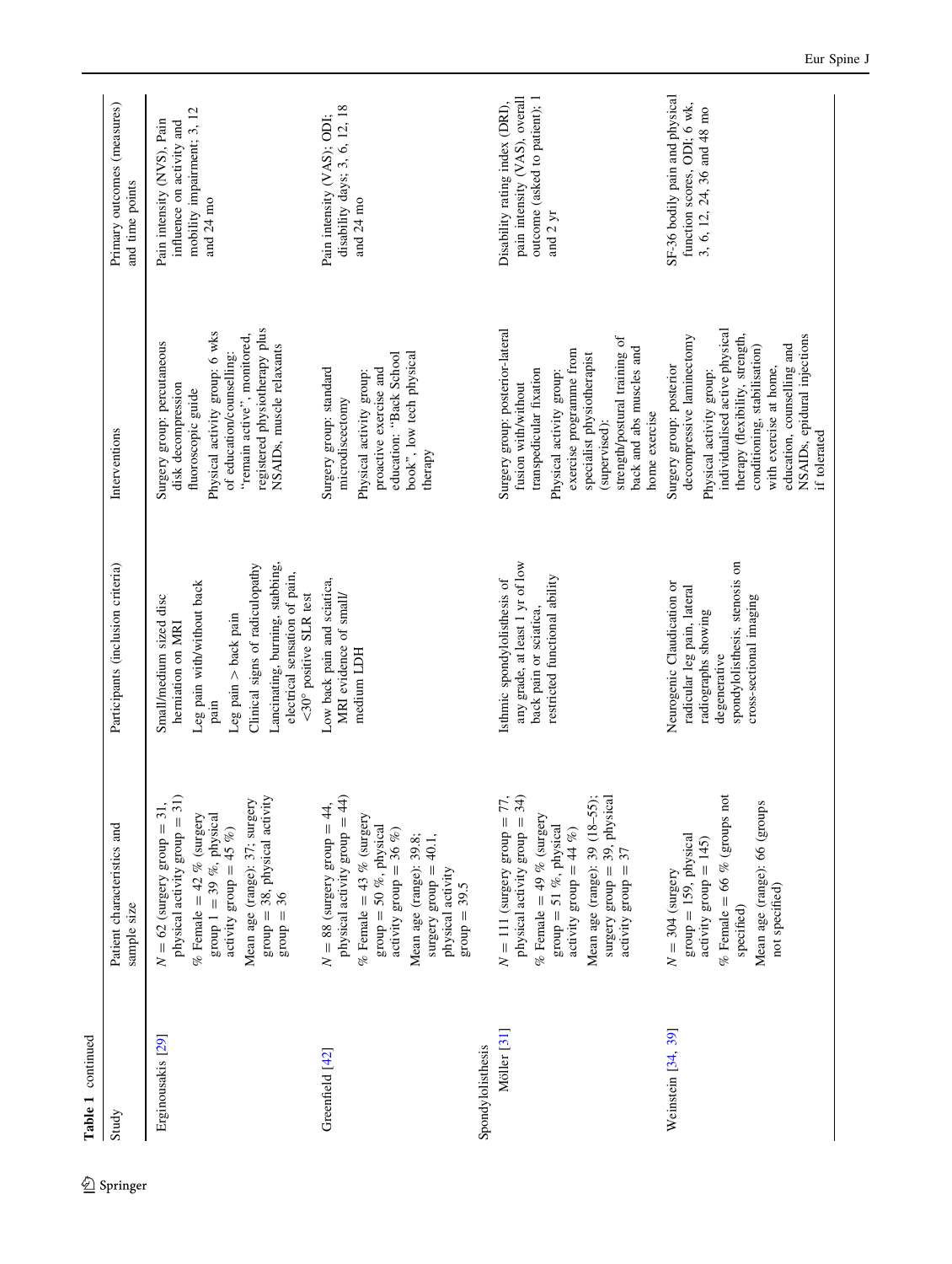| Table 1 continued  |                                                                                                                                                                                                                                            |                                                                                                                                                                         |                                                                                                                                                                                                                                                                                                                                                                                                                    |                                                                                                                                                                                                        |
|--------------------|--------------------------------------------------------------------------------------------------------------------------------------------------------------------------------------------------------------------------------------------|-------------------------------------------------------------------------------------------------------------------------------------------------------------------------|--------------------------------------------------------------------------------------------------------------------------------------------------------------------------------------------------------------------------------------------------------------------------------------------------------------------------------------------------------------------------------------------------------------------|--------------------------------------------------------------------------------------------------------------------------------------------------------------------------------------------------------|
| Study              | Patient characteristics and<br>sample size                                                                                                                                                                                                 | Participants (inclusion criteria)                                                                                                                                       | Interventions                                                                                                                                                                                                                                                                                                                                                                                                      | Primary outcomes (measures)<br>and time points                                                                                                                                                         |
| Stenosis           |                                                                                                                                                                                                                                            |                                                                                                                                                                         |                                                                                                                                                                                                                                                                                                                                                                                                                    |                                                                                                                                                                                                        |
| Amundsen [28]      | $1 = 31\%$ , group $2 = 61\%$<br>Mean age (range): 59 (16-77)<br>$N = 31$ (surgery group = 13,<br>% Female = $48\%$ (group<br>physical activity group<br>groups not specified<br>$2 = 18$                                                  | Sciatic pain with/without back<br>stenosis, compression of the<br>pain, radiological signs of<br>clinically afflicted nerve<br>root(s)                                  | and stabilising exercises later<br>Surgery group: partial or total<br>encourage to walk/move as<br>physiotherapy. Ambulation<br>facetectomy, discectomy,<br>orthosis), instruction and<br>normal as possible (with<br>back school, no initial<br>osteophyte removal or<br>hypertrophic ligament<br>Physical activity group:<br>with orthosis removal<br>laminectomy, medial<br>removal as required                 | claudication distance, level of<br>unchanged, worse); 6 mo, 12<br>daily activity, neurological<br>evaluation (excellent, fair,<br>deficits status, patient<br>Pain Intensity (VAS),<br>mo, 4 and 10 yr |
| Weinstein [35, 40] | Mean age (range): 65.5; groups<br>$N = 278$ (groups not specified)<br>$%$ Female = 38 % (groups not<br>not specified<br>specified)                                                                                                         | Neurogenic Claudication or<br>lumbar spine stenosis on<br>radicular leg symptoms,<br>cross-sectional imaging                                                            | Physical activity group: "usual<br>care", active physical therapy<br>decompressive laminectomy<br>conditioning, stabilisation),<br>education, counselling and<br>Surgery group: posterior<br>with exercise at home,<br>NSAIDs as tolerated<br>(flexibility, strength,                                                                                                                                              | SF-36 bodily pain and physical<br>ODI; 6 wk, 3 mo, 6 mo, 1, 2,<br>function scores, Modified<br>3 and 4 $yr$                                                                                            |
| Malmivaara [30]    | surgery group $= 63$ , physical<br>physical activity group = $44$<br>$N = 94$ (surgery group = 50,<br>%Female = $67%$ (surgery<br>$group = 78 %$ , physical<br>activity group = 55 $%$<br>Mean age (range): 62.5;<br>activity group = $62$ | loss of sensation in the lower<br>limbs aggravated by walking;<br>limbs or buttocks; fatigue or<br>Back pain radiation to lower<br>spinal canal narrowing on<br>imaging | physiotherapy referral only if<br>nature of stenosis, principles<br>decompression undercutting<br>performed if risk of lumbar<br>training (trunk endurance),<br>of activation and physical<br>postures, ergonomics and<br>programme, education of<br>Surgery group: segmental<br>Physical activity group:<br>required, individually<br>facetectomy, fusion<br>structured exercises<br>instability<br><b>NSAIDs</b> | (VAS), Low back pain during<br>ability (m); 6, 12 and 24 mo<br>ODI, leg pain during walking<br>reported/measured walking<br>walking (VAS), self-                                                       |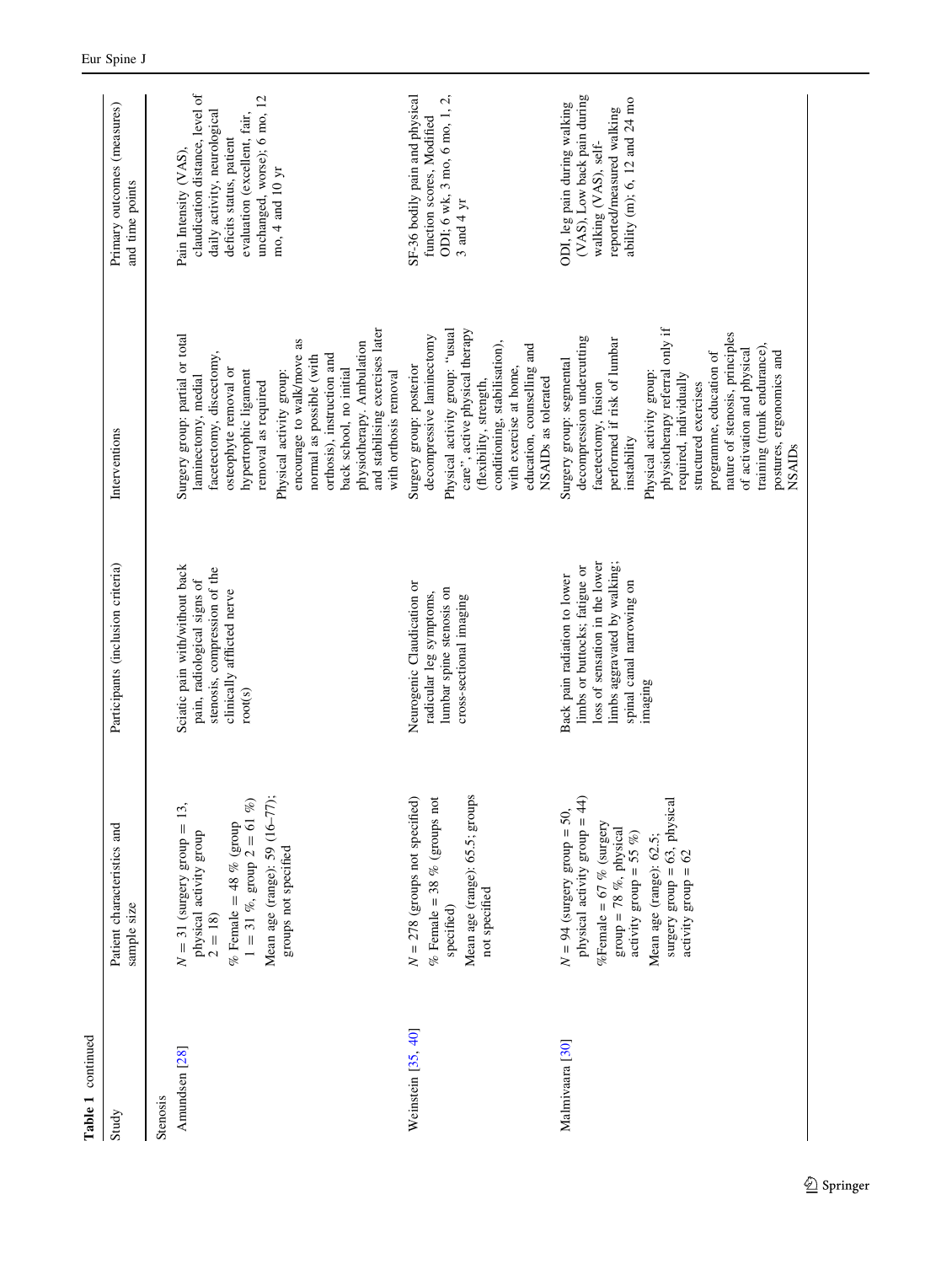| Table 1 continued<br>Study     | Patient characteristics and                                                                                                                                                                                                                                            | Participants (inclusion criteria)                                                                                                                                                                                   | Interventions                                                                                                                                                                                                         | Primary outcomes (measures)                                                         |
|--------------------------------|------------------------------------------------------------------------------------------------------------------------------------------------------------------------------------------------------------------------------------------------------------------------|---------------------------------------------------------------------------------------------------------------------------------------------------------------------------------------------------------------------|-----------------------------------------------------------------------------------------------------------------------------------------------------------------------------------------------------------------------|-------------------------------------------------------------------------------------|
|                                | sample size                                                                                                                                                                                                                                                            |                                                                                                                                                                                                                     |                                                                                                                                                                                                                       | and time points                                                                     |
| Mariconda [41]                 | Mean age (range): $61(41-75)$ ;<br>physical activity group $= 22$ )<br>$N = 44$ (surgery group = 22,<br>% Female = $68.2\%$ (surgery<br>group = $72.7 \%$ , physical<br>physical activity group =<br>activity group = $63.6\%$ )<br>surgery group = $62.59$ ,<br>59.59 | Mild to moderate leg pain; age<br>dural sac measuring less than<br>$>40$ years; narrowing of the<br>central portion of the spinal<br>canal with an area of the<br>130 $mm2$ at one or more<br>intervertebral levels | laminectomy with complete<br>removal of ligamenta flava;<br>physiotherapy; appropriate<br>exercise programme and<br>Surgery group: unilateral<br>Physical activity group:<br>lateral decompression<br>lumbar orthosis | functional assessment; 1, 2 yr<br>Beaujeon scoring system of<br>and 47 mo (average) |
| Mean age is described in years |                                                                                                                                                                                                                                                                        | DTR deep tendon reflex, IVD intervertebral disk, NRS numerical rating scale, NSAID non-steroidal anti-inflammatory drug, NVS numerical verbal scale, ODI Oswestry Index, RMDQ Roland-                               |                                                                                                                                                                                                                       |                                                                                     |

Morris Disability Questionnaire, SF-36 36-ltem Short-Form Health Survey, SLR straight leg raise, DTR deep tendon reflexes, IVD intervertebral disc, NR nerve root, LDH lumbar disc

Morris Disability Questionnaire, SF-36 36-ltem Short-Form Health Survey, SLR straight leg raise, DTR deep tendon reflexes, IVD intervertebral disc, NR nerve root, LDH lumbar disc

meters

herniation, CT computed tomography, MRI magnetic resonance imaging, VAS visual analogue scale, mo month(s), wk week(s), yr year(s); nemiation, CT computed tomography, MRI magnetic resonance imaging, VAS visual analogue scale, mo month(s), wk week(s), yr year(s); m meters Eur Spine J

-13.55)], 'moderate quality evidence' that surgery has a positive effect on leg pain intensity compared to physical activity [one study, WMD  $-25.00$ , (95 % CI  $-29.98$ ,  $-20.02$ )] and 'moderate quality evidence' that surgery has a positive effect on back pain intensity compared to physical activity [one study, WMD  $-16.67$ , (95 % CI  $-21.65$  $-21.65$  $-21.65$ ,  $-11.69$ ] and (Fig. 2c). The size of the effect ranged from 15 to 35 points on a 0–100 scale for spondylolisthesis.

## Sciatica associated with spinal stenosis

The results for the meta-analysis for the short-term follow-up show 'low-quality evidence' that surgery has a positive effect on reducing disability outcomes compared to physical activity [two studies,  $I^2 = 68$  %, WMD -11.39 (95 % CI  $-17.31, -5.46$ ], 'moderate quality evidence' that surgery has a positive effect on leg pain intensity compared to physical activity [two studies,  $I^2 = 46$  %, WMD, -27.17  $(95\% \text{ CI} - 35.87, -18.46)$ ] and 'moderate quality evidence' that surgery had a positive effect on back pain intensity compared to physical activity [two studies,  $I^2 = 0$  %, WMD  $-20.80$  (95 % CI  $-25.15$ ,  $-16.44$ )] (Fig. [3](#page-13-0)a). Long-term follow-up results show 'moderate quality evidence' that surgery had a positive effect on reducing disability outcomes compared to physical activity [two studies,  $I^2 = 0$  %, WMD  $-12.32$  (95 % CI  $-15.03$ ,  $-9.62$ )], 'moderate quality evidence' that surgery has a positive effect on leg pain intensity compared to physical activity [three studies,  $I^2 = 0$  %, WMD  $-19.39$ , (95 % CI  $-23.73$ ,  $-15.05$ )] and 'moderate quality evidence' that surgery has a positive effect on back pain intensity compared to physical activity [three studies,  $I^2 = 0$  %, WMD  $-17.80$  (95 % CI  $-22.09$ ,  $-13.51$ )] (Fig. [3b](#page-13-0)). Analysis of greater than 2-year follow-up showed 'moderate quality evidence' that surgery had a positive effect on reducing disability outcomes compared to physical activity [two studies,  $I^2 = 0$  %, WMD -10.64 (95 % CI  $-13.50, -7.78$ ], 'moderate quality evidence' that surgery has a positive effect on leg pain intensity compared to physical activity (three studies,  $I^2 = 0$  %, WMD -17.73 (95) % CI  $-22.24, -13.21$ ] and 'moderate quality evidence' that surgery has a positive effect on back pain intensity compared to physical activity (three studies,  $l^2 = 26$  %, WMD -17.99  $(95\% \text{ CI} - 24.58, -11.40)$ ] (Fig. [3](#page-13-0)c). The size of the effect ranged from 11 to 27 points on a 0–100 scale for spinal stenosis.

## **Discussion**

Our systematic review showed that surgery provides better outcomes over physical activity at short-term follow-up only for disc herniation and clinically significant outcomes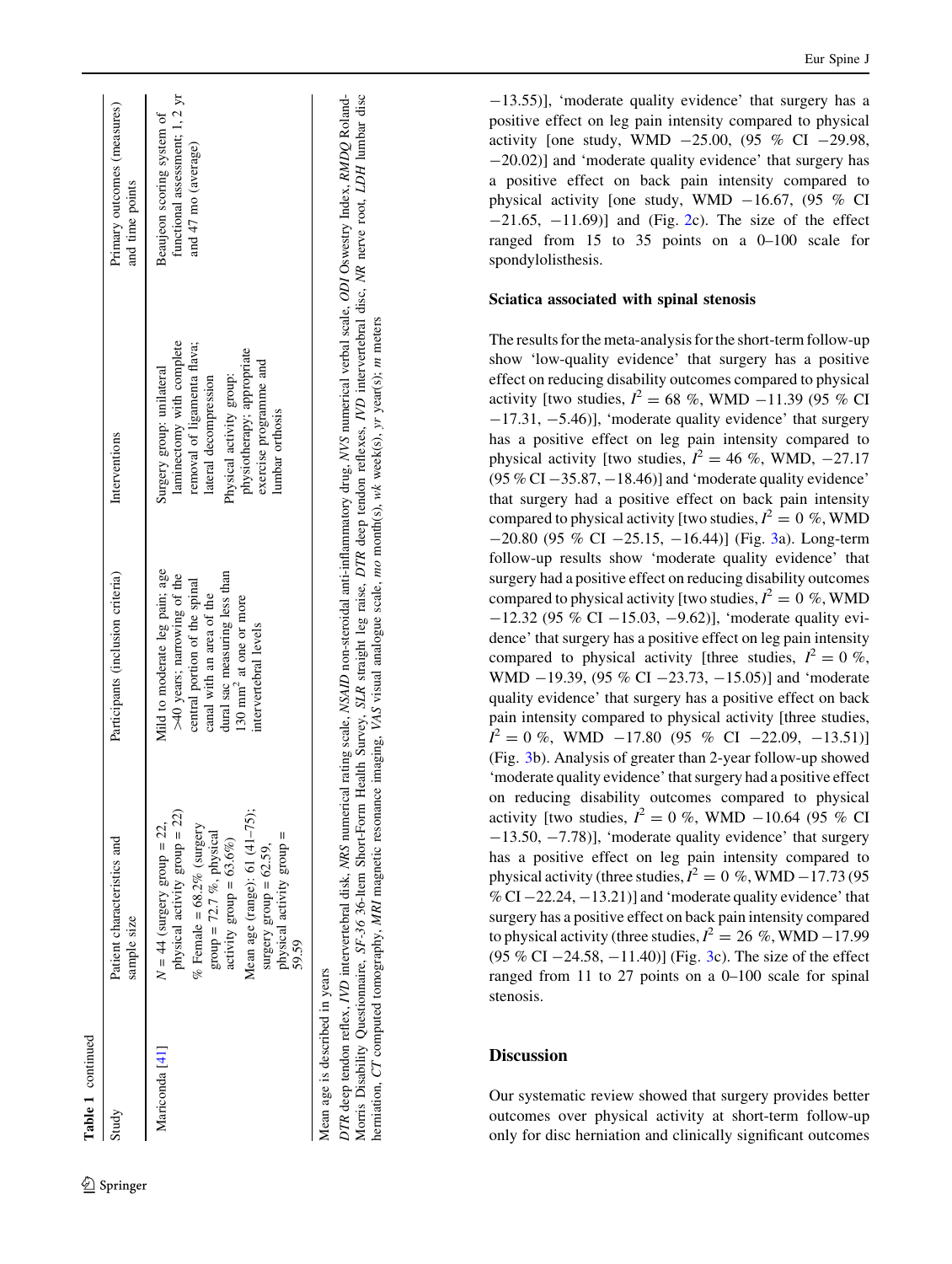<span id="page-8-0"></span>

| Studies (references)                                                                            | Quality assessment                                     |                                          |                                        | Patient, n       |                               | Effect <sup>a</sup>                | Quality         | Importance                             |
|-------------------------------------------------------------------------------------------------|--------------------------------------------------------|------------------------------------------|----------------------------------------|------------------|-------------------------------|------------------------------------|-----------------|----------------------------------------|
| by outcome                                                                                      | Risk of bias                                           | nconsistency                             | Imprecision                            | Surgery<br>dnora | Physical<br>activity<br>group | WMD (95 % CI) <sup>c</sup>         |                 |                                        |
| Disability (0-100 scale)<br>Short-term                                                          |                                                        |                                          |                                        |                  |                               |                                    |                 |                                        |
| Disc Herniation Short-term<br>follow-up four studies<br>[13, 32, 36, 44]                        | Serious limitation<br>$(-1)^d$                         | inconsistency<br>Serious<br>$(-1)^e$     | imprecision $f$<br>No serious          | 408              | 417                           | $-9.00 (-13.73 \text{ to } -4.27)$ | $_{\rm Low}$    | $\mbox{Important}^{\mbox{\tiny\rm b}}$ |
| term follow-up one study<br>Spondylolisthesis Short-<br>$\left[34\right]$                       | Serious limitation<br>$(-1)^{\rm d}$                   | inconsistency <sup>e</sup><br>No serious | imprecision $f$<br>No serious          | 385              | 320                           | $-14.60$ ( $-17.12$ to $-12.08$ )  | Moderate        | $\mbox{Important}^{\mbox{\tiny\rm b}}$ |
| Stenosis Short-term follow-<br>up two studies [30, 35]                                          | Serious limitation<br>$(-1)^d$                         | inconsistency<br>Serious<br>$(-1)^e$     | imprecision <sup>f</sup><br>No serious | 422              | 354                           | $-5.46$<br>$-11.39 (-17.31)$       | $_{\text{Low}}$ | $\mbox{Important}^{\mbox{\tiny\rm b}}$ |
| Leg pain (0-100 scale)                                                                          |                                                        |                                          |                                        |                  |                               |                                    |                 |                                        |
| Disc Herniation Short-term<br>follow-up four studies<br>[13, 32, 36, 42]                        | Serious limitation<br>$\left( -1\right) ^{\mathrm{d}}$ | inconsistency<br>$(-1)^e$<br>Serious     | imprecision $f$<br>No serious          | 408              | 417                           | $-16.01 (-23.00 to -9.02)$         | $_{\text{Low}}$ | $\mbox{Important}^{\mbox{\tiny\rm b}}$ |
| term follow-up one study<br>Spondylolisthesis Short-<br>[34]                                    | Serious limitation<br>$(-1)^d$                         | inconsistency <sup>e</sup><br>No serious | imprecision <sup>f</sup><br>No serious | 385              | 320                           | $-35.00$ ( $-39.66$ to $-30.34$ )  | Moderate        | $\mbox{Important}^{\mbox{\tiny\rm b}}$ |
| Stenosis Short-term follow-<br>up two studies [30, 35]<br>Back pain (0-100 scale)               | Serious limitation<br>$(-1)^{\rm d}$                   | inconsistency <sup>e</sup><br>No serious | imprecision <sup>f</sup><br>No serious | 422              | 354                           | $-27.17$ ( $-35.87$ to $-18.46$ )  | Moderate        | Important <sup>b</sup>                 |
| Disc Herniation Short-term<br>follow-up three studies<br>[13, 32, 42]                           | Serious limitation<br>$(-1)^d$                         | inconsistency <sup>e</sup><br>No serious | imprecision <sup>f</sup><br>No serious | 210              | 206                           | $-12.44$ ( $-17.76$ to $-7.09$ )   | Moderate        | Important <sup>b</sup>                 |
| term follow-up one study<br>Spondylolisthesis Short-<br>$\left  \frac{34}{2} \right $           | Serious limitation<br>$(-1)^d$                         | inconsistency <sup>e</sup><br>No serious | imprecision <sup>f</sup><br>No serious | 385              | 320                           | $-20.00$ $(-24.66$ to $-15.34)$    | Moderate        | Important <sup>b</sup>                 |
| Stenosis Short-term follow-<br>up two studies [30, 35]<br>Disability (0-100 scale)<br>Long-term | Serious limitation<br>$\left( -1\right) ^{\mathrm{d}}$ | inconsistency <sup>e</sup><br>No serious | imprecision $f$<br>No serious          | 422              | 354                           | $-20.80$ ( $-25.15$ to $-16.44$ )  | Moderate        | Important <sup>b</sup>                 |
| Disc Herniation Long-term<br>follow-up four studies<br>[13, 32, 36, 42]                         | Serious limitation<br>$\left( -1\right) ^{\rm d}$      | inconsistency <sup>e</sup><br>No serious | imprecision <sup>f</sup><br>No serious | 402              | 411                           | $-4.31 (-8.46 \text{ to } -0.15)$  | Moderate        | $\mbox{Important}^{\mbox{\tiny\rm b}}$ |
| Spondylolisthesis Long-<br>term follow-up two<br>studies [31, 34]                               | Serious limitation<br>$(-1)^d$                         | inconsistency <sup>e</sup><br>No serious | imprecision <sup>f</sup><br>No serious | 357              | 261                           | $-17.77$ ( $-20.59$ to $-14.96$ )  | Moderate        | $\mbox{Important}^{\mbox{\tiny\rm b}}$ |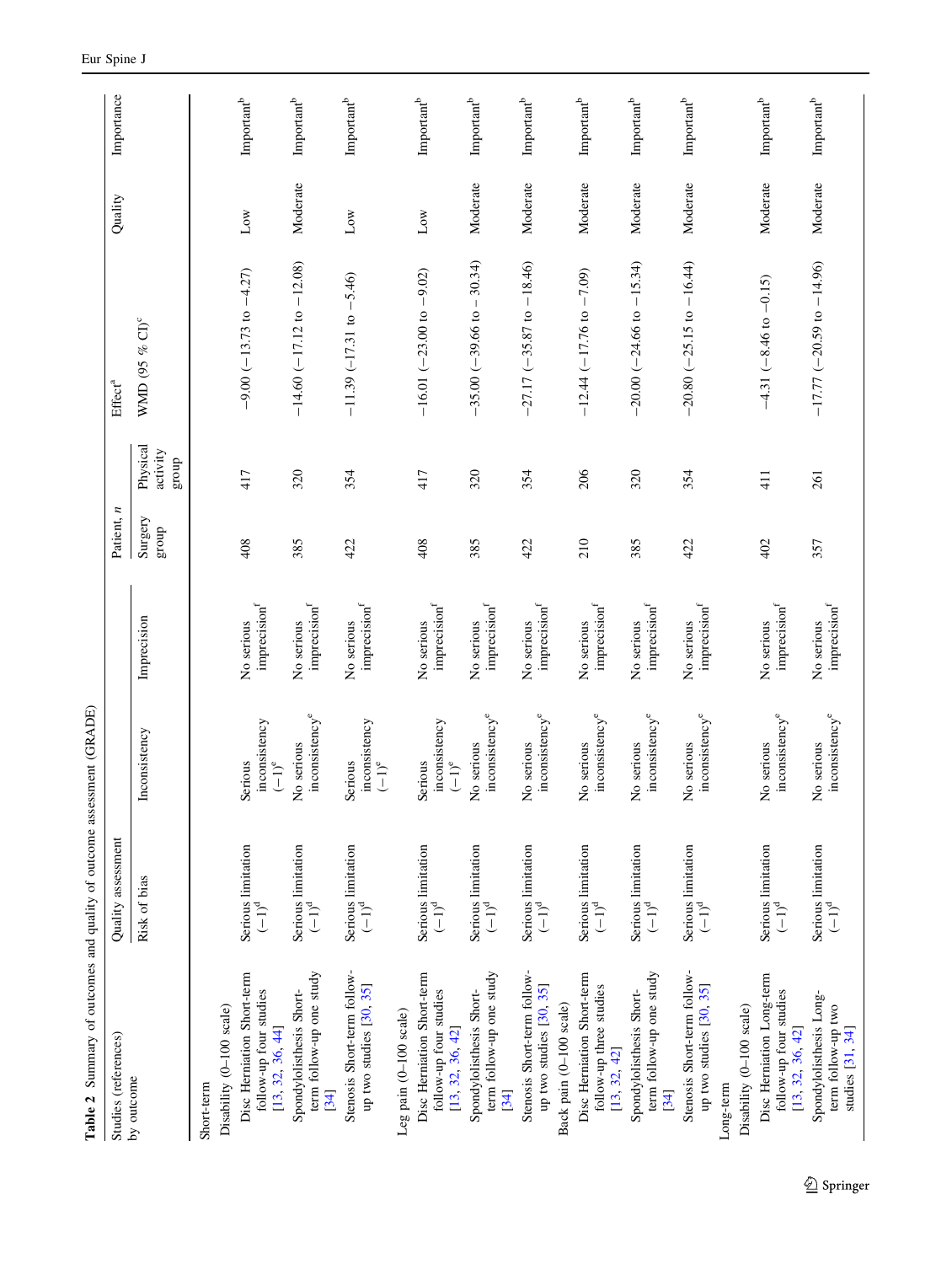| Table 2 continued                                                                 |                                                        |                                          |                                        |                  |                               |                                   |                 |                                                         |
|-----------------------------------------------------------------------------------|--------------------------------------------------------|------------------------------------------|----------------------------------------|------------------|-------------------------------|-----------------------------------|-----------------|---------------------------------------------------------|
| Studies (references)                                                              | Quality assessment                                     |                                          |                                        | Patient, $n$     |                               | <b>Effect</b> <sup>a</sup>        | Quality         | Importance                                              |
| by outcome                                                                        | Risk of bias                                           | Inconsistency                            | Imprecision                            | Surgery<br>group | Physical<br>activity<br>group | WMD (95 % CI) <sup>c</sup>        |                 |                                                         |
| Stenosis Long-term follow-<br>up two studies $[30, 35]$<br>Leg pain (0-100 scale) | Serious limitation<br>$(-1)^d$                         | inconsistency <sup>e</sup><br>No serious | imprecision $f$<br>No serious          | 350              | 271                           | $-12.32$ (-15.03 to $-9.62$ )     | Moderate        | $\label{eq:impro} \mbox{Important}^{\mbox{\tiny\rm b}}$ |
| Disc Herniation Long-term<br>follow-up four studies<br>[13, 32, 36, 42]           | Serious limitation<br>$\left( -1\right) ^{\mathtt{d}}$ | inconsistency<br>$(-1)^e$<br>Serious     | imprecision $f$<br>No serious          | 402              | 411                           | $-6.38$ ( $-13.21$ to $-0.44$ )   | $_{\text{Low}}$ | $\mbox{Important}^{\mbox{\tiny\rm b}}$                  |
| term follow-up one study<br>Spondylolisthesis Long-<br>$\left[34\right]$          | Serious limitation<br>$\left( -1\right) ^{\mathrm{d}}$ | inconsistency <sup>e</sup><br>No serious | imprecision $f$<br>No serious          | 286              | 234                           | $-28.40$ (-33.05 to $-23.74$ )    | Moderate        | $\mbox{Important}^{\mbox{\tiny\rm b}}$                  |
| Stenosis Long-term follow-<br>up three studies [30, 35,<br>$\overline{41}$        | Serious limitation<br>$\left( -1\right) ^{\mathtt{d}}$ | inconsistency <sup>e</sup><br>No serious | imprecision $f$<br>No serious          | 372              | 293                           | $-19.39$ ( $-23.73$ to $-15.05$ ) | Moderate        | Important <sup>b</sup>                                  |
| Back pain (0-100 scale)                                                           |                                                        |                                          |                                        |                  |                               |                                   |                 |                                                         |
| Disc Herniation Long-term<br>follow-up three studies<br>[13, 32, 42]              | Serious limitation<br>$(-1)^d$                         | inconsistency<br>Serious<br>$(-1)^e$     | imprecision<br>Serious<br>$(-1)^f$     | 200              | 198                           | $-6.31 (-17.44 to 4.81)$          | Very low        | Important <sup>b</sup>                                  |
| term follow-up one study<br>Spondylolisthesis Long-<br>[34]                       | Serious limitation<br>$(-1)^d$                         | inconsistency <sup>e</sup><br>No serious | imprecision $f$<br>No serious          | 286              | 234                           | $-21.67(-26.33$ to $-17.01$ )     | Moderate        | $\label{eq:impro} \mbox{Important}^{\mbox{\tiny\rm b}}$ |
| Stenosis Long-term follow-<br>up three studies [30, 35,<br>41]                    | Serious limitation<br>$\left( -1\right) ^{\mathtt{d}}$ | inconsistency <sup>e</sup><br>No serious | imprecision $f$<br>No serious          | 372              | 293                           | $-17.80$ ( $-22.09$ to $-13.51$ ) | Moderate        | Important <sup>b</sup>                                  |
| Greater than 2 years follow-up<br>Disability (0-100 scale)                        |                                                        |                                          |                                        |                  |                               |                                   |                 |                                                         |
| follow-up four studies<br>Disc Herniation 2 years<br>[32, 36, 37, 42]             | Serious limitation<br>$(-1)^d$                         | inconsistency <sup>e</sup><br>No serious | imprecision <sup>f</sup><br>No serious | 383              | 379                           | $-2.74(-6.06 \text{ to } 0.59)$   | Moderate        | Important <sup>b</sup>                                  |
| follow-up two studies [31,<br>Spondylolisthesis 2 years<br>34                     | Serious limitation<br>$\left( -1\right) ^{\mathtt{d}}$ | inconsistency <sup>e</sup><br>No serious | imprecision <sup>f</sup><br>No serious | 399              | 218                           | $-16.55$ (-19.54 to $-13.55$ )    | Moderate        | Important <sup>b</sup>                                  |
| Stenosis 2 years follow-up<br>two studies [30, 35]<br>Leg pain (0-100 scale)      | Serious limitation<br>$(-1)^d$                         | inconsistency <sup>e</sup><br>No serious | imprecision <sup>f</sup><br>No serious | 382              | 238                           | $-10.64$ ( $-13.50$ to $-7.78$ )  | Moderate        | Important <sup>b</sup>                                  |
| follow-up three studies<br>Disc herniation 2 years<br>[32, 37, 42]                | Serious limitation<br>$(-1)^d$                         | inconsistency<br>Serious<br>$(-1)^e$     | imprecision <sup>f</sup><br>No serious | 383              | 379                           | $-3.97$ $(-9.12$ to 1.19)         | Low             | Important <sup>b</sup>                                  |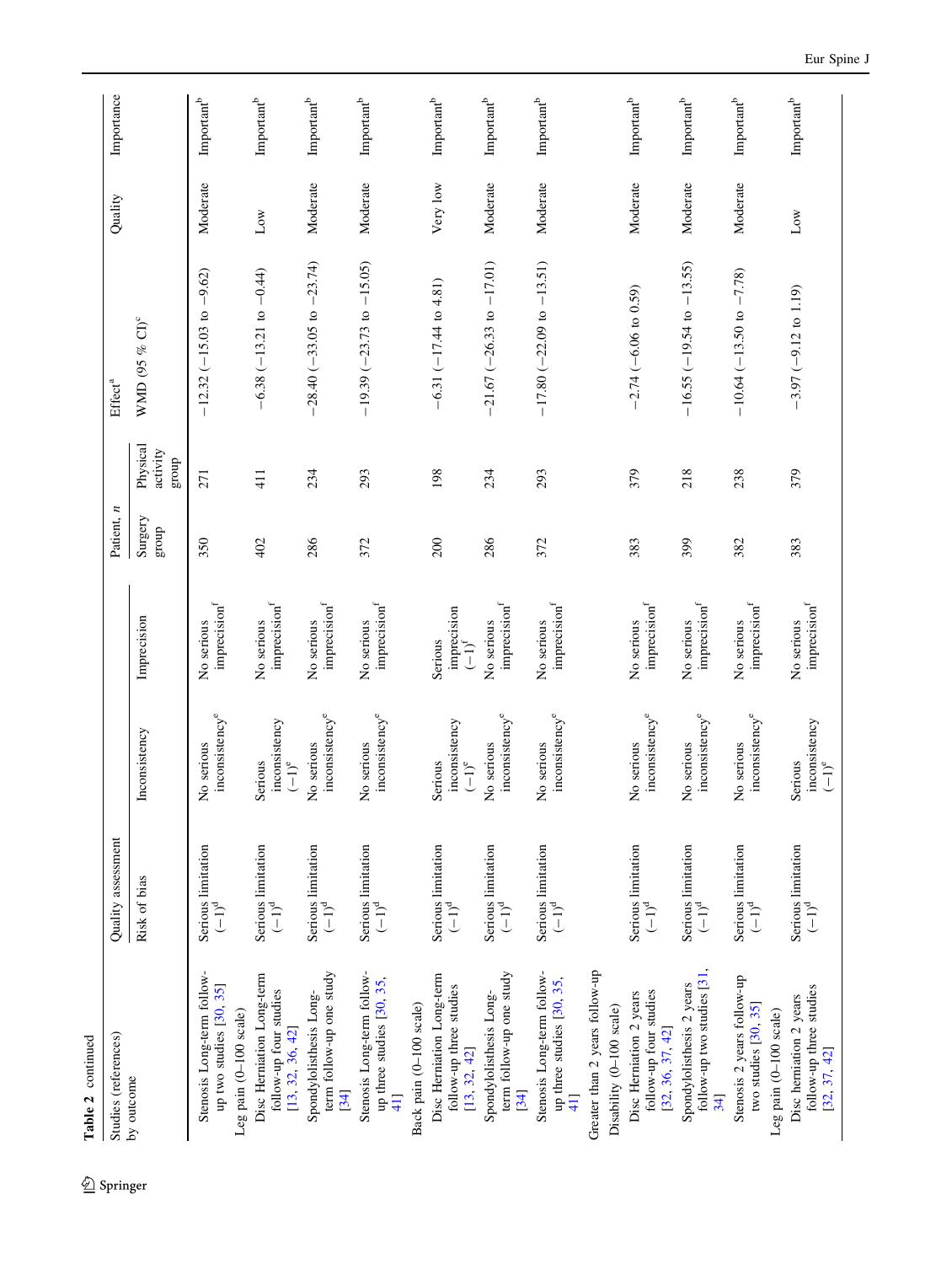| Table 2 continued                                                                                                                                                                                                                                                                                                                                                                                                                                                |                                |                                          |                                        |                  |                               |                                   |                 |                                        |
|------------------------------------------------------------------------------------------------------------------------------------------------------------------------------------------------------------------------------------------------------------------------------------------------------------------------------------------------------------------------------------------------------------------------------------------------------------------|--------------------------------|------------------------------------------|----------------------------------------|------------------|-------------------------------|-----------------------------------|-----------------|----------------------------------------|
| Studies (references)                                                                                                                                                                                                                                                                                                                                                                                                                                             | Quality assessment             |                                          |                                        | Patient, n       |                               | <b>Effect</b> <sup>a</sup>        | Quality         | Importance                             |
| by outcome                                                                                                                                                                                                                                                                                                                                                                                                                                                       | Risk of bias                   | Inconsistency                            | Imprecision                            | Surgery<br>group | Physical<br>activity<br>group | WMD (95 % CI) <sup>c</sup>        |                 |                                        |
| follow-up one study [34]<br>Spondylolisthesis 2 years                                                                                                                                                                                                                                                                                                                                                                                                            | Serious limitation<br>$(-1)^d$ | inconsistency <sup>e</sup><br>No serious | imprecision <sup>1</sup><br>No serious | 324              | 187                           | $-25.00$ ( $-29.98$ to $-20.02$ ) | Moderate        | Important <sup>b</sup>                 |
| three studies $[30, 35, 41]$<br>Stenosis 2 years follow-up<br>Back pain (0-100 scale)                                                                                                                                                                                                                                                                                                                                                                            | Serious limitation<br>$(-1)^d$ | inconsistency <sup>e</sup><br>No serious | imprecision <sup>1</sup><br>No serious | 403              | 258                           | $-17.73$ ( $-22.24$ to $-13.21$ ) | Moderate        | Important <sup>b</sup>                 |
| follow-up three studies [32,<br>Disc herniation 2 years<br>37, 42]                                                                                                                                                                                                                                                                                                                                                                                               | Serious limitation<br>$(-1)^d$ | inconsistency <sup>e</sup><br>No serious | imprecision<br>$(-1)^f$<br>Serious     | 197              | 192                           | $-4.94 (-10.64 to 0.77)$          | $_{\text{Low}}$ | Important <sup>b</sup>                 |
| follow-up one study [34]<br>Spondylolisthesis 2 years                                                                                                                                                                                                                                                                                                                                                                                                            | Serious limitation<br>$(-1)^d$ | inconsistency <sup>e</sup><br>No serious | imprecision <sup>1</sup><br>No serious | 329              | 187                           | $-16.67$ ( $-21.65$ to $-11.69$ ) | Moderate        | $\mbox{Important}^{\mbox{\tiny\rm b}}$ |
| three studies $[30, 35, 41]$<br>Stenosis 2 years follow-up                                                                                                                                                                                                                                                                                                                                                                                                       | Serious limitation<br>$(-1)^d$ | mconsistency <sup>e</sup><br>No serious  | imprecision <sup>1</sup><br>No serious | 403              | 258                           | $-17.99$ ( $-24.58$ to $-11.40$ ) | Moderate        | Important <sup>b</sup>                 |
| <sup>d</sup> More than 25 % of participants from studies with low methodological quality (Physiotherapy Evidence Database score <7 points)<br><sup>c</sup> The WMD of the surgery group compared with the physical activity group<br><sup>f</sup> Fewer than 400 combined participants for each outcome<br><sup>a</sup> Negative values favour surgery group<br><sup>b</sup> Patient-relevant outcome measures<br>WMD weighted mean difference<br>e $I^2 > 50$ % |                                |                                          |                                        |                  |                               |                                   |                 |                                        |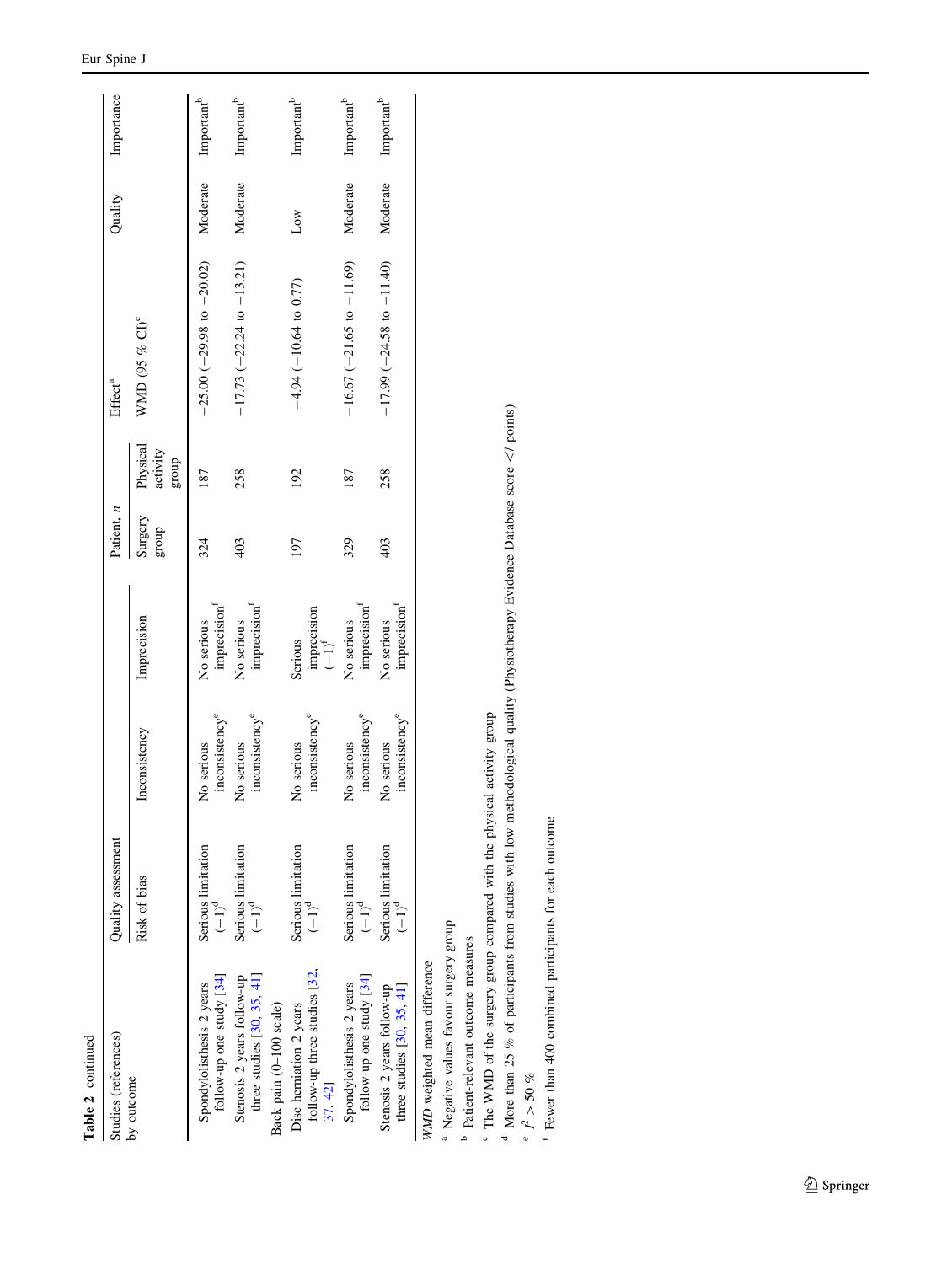<span id="page-11-0"></span>

| A Short term                            | <b>Study name</b>      | Surgery  |                    |           |          | <b>Physical Activity</b> |                          | Relative weight %        |                        | Weighted Mean Difference and 95% CI |                                  |          | Weighted Mean Difference (95% CI      |
|-----------------------------------------|------------------------|----------|--------------------|-----------|----------|--------------------------|--------------------------|--------------------------|------------------------|-------------------------------------|----------------------------------|----------|---------------------------------------|
| <b>Disc Herniation</b>                  |                        |          | Mean (SD) Total    |           |          |                          | Mean (SD) Total          |                          |                        |                                     |                                  |          |                                       |
| Disability                              | Greenfield et al, 2003 |          | 25.20 16.00        | 44        |          | 37.40                    | 16.00<br>39              | 23.31                    |                        |                                     |                                  |          | $-12.20$ $(-19.10 \text{ to } -5.30)$ |
|                                         | Osterman et al, 2006   | 16.00    | 16.00              | 26        |          | 22.00                    | 16.00<br>26              | 18.04                    |                        |                                     |                                  | $-6.00$  | (-14.70 to 2.70)                      |
|                                         | Weinstein et al. 2006  |          | $-26.00$ 23.92 198 |           |          | $-21.30$ 23.24           | 211                      | 32.26                    |                        |                                     |                                  | $-4.70$  | (-9.27 to -0.13)                      |
|                                         | Peul et al, 2007       |          | 26.52 25.74 140    |           |          | 40.00                    | 25.83<br>141             | 26.39                    |                        |                                     |                                  | $-13.48$ | $(-19.51 to -7.45)$                   |
| Pooled effect: $I^2 = 55%$              |                        |          |                    |           |          |                          |                          |                          |                        |                                     |                                  | $-9.00$  | (-13.73 to -4.27)                     |
| Leg pain intensity                      | Greenfield et al, 2003 | 26.00    | 20.00              | 44        |          | 52.00 27.00              | 39                       | 21.07                    |                        |                                     |                                  | $-26.00$ | (-36.15 to -15.85)                    |
|                                         | Osterman et al, 2006   | 12.00    | 20.00              | 26        |          | 25.00                    | 27.00<br>26              | 16.52                    |                        |                                     |                                  | $-13.00$ | $(-25.92 \text{ to } -0.08)$          |
|                                         | Weinstein et al, 2006  | $-37.50$ | 26.96              | 198       |          | $-28.33$ 27.25           | 211                      | 31.21                    |                        |                                     |                                  | $-9.17$  | (-14.43 to -3.91)                     |
|                                         | Peul et al. 2007       |          | 10.20 22.48        | 140       |          | 27.90                    | 22.56<br>141             | 31.19                    |                        |                                     |                                  | $-17.70$ | (-22.97 to -12.43)                    |
| Pooled effect: I <sup>2</sup> = 71%     |                        |          |                    |           |          |                          |                          |                          |                        |                                     |                                  |          | $-16.01$ $(-23.00 \text{ to } -9.02)$ |
|                                         |                        |          |                    |           |          |                          |                          |                          |                        |                                     |                                  |          |                                       |
|                                         |                        |          |                    |           |          |                          |                          |                          | $-25.00$               | 0.00                                | 25.00                            |          |                                       |
|                                         |                        |          |                    |           |          |                          |                          |                          | <b>Favours Surgery</b> |                                     | <b>Favours Physical Activity</b> |          |                                       |
| $B$ Long term<br><b>Disc Herniation</b> | <b>Study name</b>      | Surgery  |                    |           |          | <b>Physical Activity</b> |                          | <b>Relative weight %</b> |                        | Weighted Mean Difference and 95% CI |                                  |          | Weighted Mean Difference (95% CI      |
|                                         |                        |          | Mean (SD)          | Total     |          |                          | Mean (SD) Total          |                          |                        |                                     |                                  |          |                                       |
| <b>Disability</b>                       | Greenfield et al, 2003 |          | 17.90 13.00        | 39        |          | 28.50 14.00              | 37                       | 25.03                    |                        |                                     |                                  | $-10.60$ | (-16.67 to -4.53)                     |
|                                         | Osterman et al, 2006   | 10.00    | 13.00              | 21        |          | 11.00                    | 14.00<br>20              | 17.19                    |                        |                                     |                                  | $-1.00$  | (-9.26 to 7.26)                       |
|                                         | Weinstein et al, 2006  | $-30.60$ |                    | 24.16 202 |          | $-27.40$                 | 23.35 213                | 32.57                    |                        |                                     |                                  | $-3.20$  | (-7.77 to 1.37)                       |
|                                         | Peul et al, 2007       |          | 14.35 25.74 140    |           |          | 16.09                    | 25.83 141                | 25.21                    |                        |                                     |                                  | $-1.74$  | (-7.77 to 4.29)                       |
| Pooled effect: $I^2 = 47\%$             |                        |          |                    |           |          |                          |                          |                          |                        |                                     |                                  | $-4.31$  | $(-8.46 \text{ to } -0.15)$           |
| Leg pain intensity                      | Greenfield et al, 2003 | 23.00    | 11.00              | 39        |          | 39.00                    | 19.00<br>37              | 24.61                    |                        |                                     |                                  | $-16.00$ | (-22.94 to -9.06)                     |
|                                         | Osterman et al, 2006   | 6.00     | 11.00              | 21        |          | 9.00                     | 19.00<br>20              | 20.21                    |                        |                                     |                                  | $-3.00$  | (-12.45 to 6.45)                      |
|                                         | Weinstein et al, 2006  |          | -42.92 27.25 202   |           |          |                          | $-36.25$ 27.37 213       | 27.60                    |                        |                                     |                                  | $-6.67$  | $(-11.93 \text{ to } -1.41)$          |
|                                         | Peul et al, 2007       |          | 11.00 22.48 140    |           |          |                          | 11.00 22.56 141          | 27.58                    |                        |                                     |                                  | 0.00     | (-5.27 to 5.27)                       |
| Pooled effect: I <sup>2</sup> = 78%     |                        |          |                    |           |          |                          |                          |                          |                        |                                     |                                  |          | -6.38 (-13.21 to 0.44)                |
|                                         |                        |          |                    |           |          |                          |                          |                          | $-25.00$               | 0.00                                | 25.00                            |          |                                       |
|                                         |                        |          |                    |           |          |                          |                          |                          | <b>Favours Surgery</b> |                                     | <b>Favours Physical Activity</b> |          |                                       |
| $\mathbf{C}$ 22 years                   | <b>Study name</b>      | Surgery  |                    |           |          |                          | <b>Physical Activity</b> | <b>Relative weight %</b> |                        | Weighted Mean Difference and 95% CI |                                  |          | Weighted Mean Difference (95% CI)     |
| <b>Disc Herniation</b>                  |                        | Mean     | (SD)               | Total     | Mean     | (SD)                     | Total                    |                          |                        |                                     |                                  |          |                                       |
| <b>Disability</b>                       | Greenfield 2003        | 16.40    | 9.00               | 41        | 22.10    | 16.00                    | 38                       | 25.55                    |                        |                                     |                                  |          | -5.70 (-11.37 to -0.03)               |
|                                         | Osterman 2006          | 6.00     | 9.00               | 26        | 11.00    | 16.00                    | 24                       | 17.88                    |                        |                                     |                                  |          | -5.00 (-12.12 to 2.12)                |
|                                         | Weinstein 2006         | $-31.40$ | 23.18 186          |           | $-28.70$ | 23.25                    | 187                      | 33.18                    |                        |                                     |                                  |          | $-2.70$ $(-7.41$ to 2.01)             |
|                                         | Peul 08                | 13.48    | 24.74 130          |           | 11.30    | 24.74 130                |                          | 23.39                    |                        |                                     |                                  |          | 2.18 (-3.83 to 8.19)                  |
| Pooled effect I <sup>2</sup> = 25%      |                        |          |                    |           |          |                          |                          |                          |                        |                                     |                                  |          | $-2.74$ $(-6.06 \text{ to } 0.59)$    |
| Leg pain intensity                      | Greenfield 2003        | 19.00    | 11.00              | 41        | 24.00    | 24.00                    | 38                       | 21.59                    |                        |                                     |                                  |          | -5.00 (-13.13 to 3.13)                |
|                                         | Osterman 2006          | 6.00     | 11.00              | 26        | 15.00    | 24.00                    | 24                       | 16.48                    |                        |                                     |                                  |          | -9.00 (-19.22 to 1.22)                |
|                                         | Weinstein 2006         | $-42.08$ | 27.28              | 186       | $-35.42$ | 26.80                    | 187                      | 30.53                    |                        |                                     |                                  |          | $-6.66$ $(-12.15 \text{ to } -1.17)$  |
|                                         | Peul 08                | 11.00    | 21.66 130          |           | 9.00     | 21.66                    | 130                      | 31.40                    |                        |                                     |                                  |          | 2.00 (-3.27 to 7.27)                  |
| Pooled effect $I^2 = 55\%$              |                        |          |                    |           |          |                          |                          |                          |                        |                                     |                                  |          | -3.97 (-9.12 to 1.19)                 |
|                                         |                        |          |                    |           |          |                          |                          |                          | $-25.00$               | 0.00                                | 25.00                            |          |                                       |
|                                         |                        |          |                    |           |          |                          |                          |                          | <b>Favours Surgery</b> |                                     | <b>Favours Physical Activity</b> |          |                                       |

Fig. 1 a–c Short-term, long-term and greater than 2-year follow-up. Weighted mean difference for disability and leg pain—disc herniation

for spondylolisthesis and spinal stenosis at short-term, long-term and greater than 2-year follow-up for sciatica. However, there is a lack of high-quality evidence in this field, creating some uncertainly in these results and it is important to note that the benefits of surgery over physical activity reduced, particularly for disc herniation, over time.

In the context of previous related systematic reviews, our findings are in general agreement that surgery for disc herniation provides faster short-term relief over non-surgical management for sciatica throughout the first

<sup>2</sup> Springer

3 months, [\[14](#page-15-0), [45,](#page-16-0) [46](#page-16-0)] 6 months [\[47](#page-16-0)] and 1-year follow-up [\[10](#page-15-0)], although no differences were found after 1 and 2 years in one review [[14\]](#page-15-0). Regarding spinal stenosis, our results are also in general agreement with several reviews, that surgery is superior to non-surgical therapy through 1 to 2 years [[45\]](#page-16-0). Two reviews also found similar improvement in pain, function and quality of life for short- and long-term outcomes [[48,](#page-16-0) [49\]](#page-16-0) and for pain and disability at 2-year follow-up, although non-significant findings were identified at 6 and 12 months [\[50](#page-16-0)]. Previous related meta-analyses on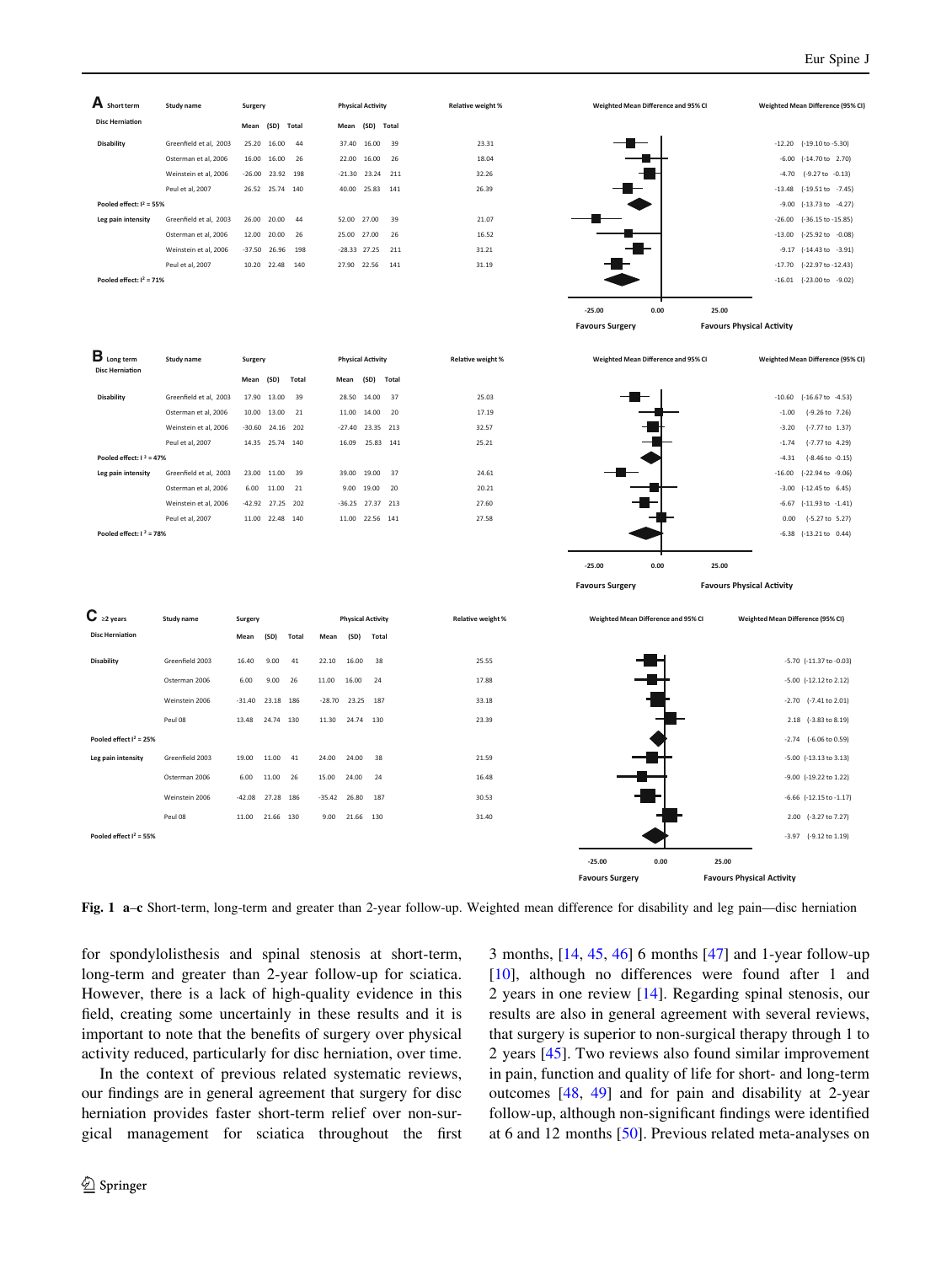<span id="page-12-0"></span>

Fig. 2 a–c Short-term, long-term and greater than 2-year follow-up. Weighted mean difference for disability and leg pain—spondylolisthesis

treatments for sciatica reported similar effect sizes favouring surgery but were limited to either disability [[46,](#page-16-0) [49](#page-16-0)–[51\]](#page-16-0) or bodily pain [\[49](#page-16-0)] over a two-year period and their recommendations were generally made without considering the size of the treatment effect.

Although our review showed statistically significant differences between surgery and physical activity-based interventions (particularly for spondylolisthesis and spinal stenosis), it is important to consider our findings in light of clinically meaningful effects. There is currently a paucity of evidence on what constitutes the smallest worthwhile effect of interventions for sciatica, particularly based on patients' opinions [\[52](#page-16-0)]. The size of the treatment effects in our review were relatively modest and ranged from 2 to 16 points for disc herniation, 15 to 35 for spondylolisthesis and 11 to 27 for spinal stenosis on a 0 to

100 scale favouring surgery. Because the size of the treatment effects identified in this review is not substantial, clinicians should consider the risks and costs associated with spinal surgery when making recommendations about treatment options for sciatica [\[27\]](#page-15-0). Complications from surgery are common and may result in repeat surgery, with reoperation rates being as high 8 % within two years from index procedure [\[35](#page-15-0)] and 23 % within 10 years [\[53\]](#page-16-0). Repeat surgery is also associated with lower effectiveness and greater complications as compared with initial surgery [[54\]](#page-16-0). Furthermore, the older population may be at higher risks of developing major medical complications from surgical procedures including acute myocardial infarction, pulmonary embolism and stroke, along with poor wound healing, infection and mortality [\[55\]](#page-16-0), hence the risks and benefits must be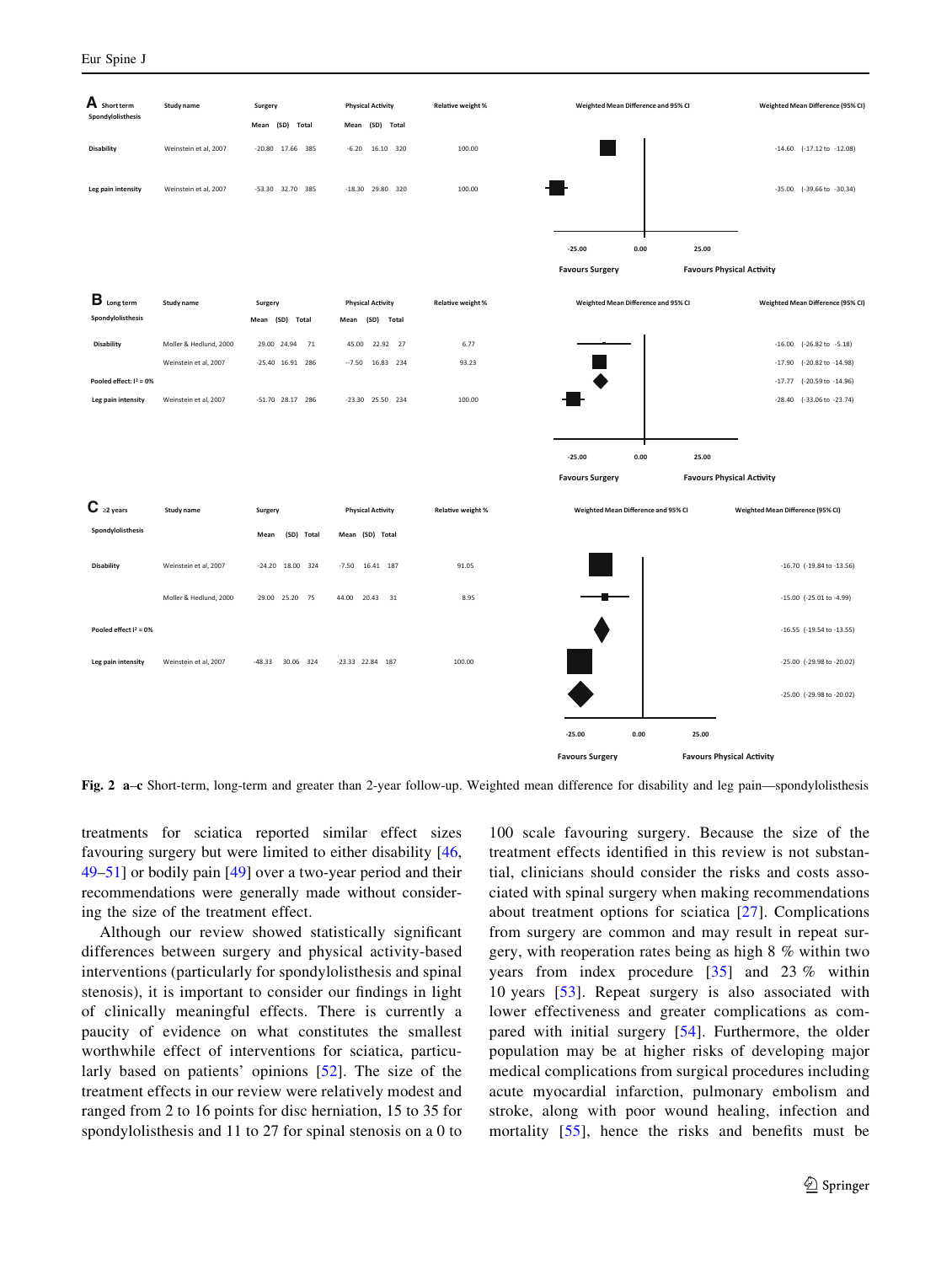<span id="page-13-0"></span>

Fig. 3 a–c Short-term, long-term and greater than 2-year follow-up. Weighted mean difference for disability and mean difference for leg pain spinal stenosis

carefully weighed regarding the choice of surgical procedures and surgical candidates [[55\]](#page-16-0).

Clinicians, patients and policy makers must also take into consideration the costs associated with surgery [\[56](#page-16-0)], when discussing treatment options for sciatica. The total costs of spinal surgery are defined as the sum of direct (e.g. medical bills) and indirect costs (e.g. costs associated with patients' time away from work), which reached an estimated \$1 billion in 2003 in the United States [[56\]](#page-16-0). A recent

increasing over time despite the different surgical interventions and spinal diagnoses [[56\]](#page-16-0). Specifically, the Spine Patient Outcomes Research Trial (SPORT) showed progressively improved cost-effectiveness ratios over a 2- to 4-year period, with the mean cost per quality-adjusted life year (QALY) gained reducing from \$34,355 to \$20,600 for disc herniation, \$77,600 to \$59,400 for spinal stenosis and

systematic review showed spinal surgery to be a cost-effective treatment for sciatica, with cost-effectiveness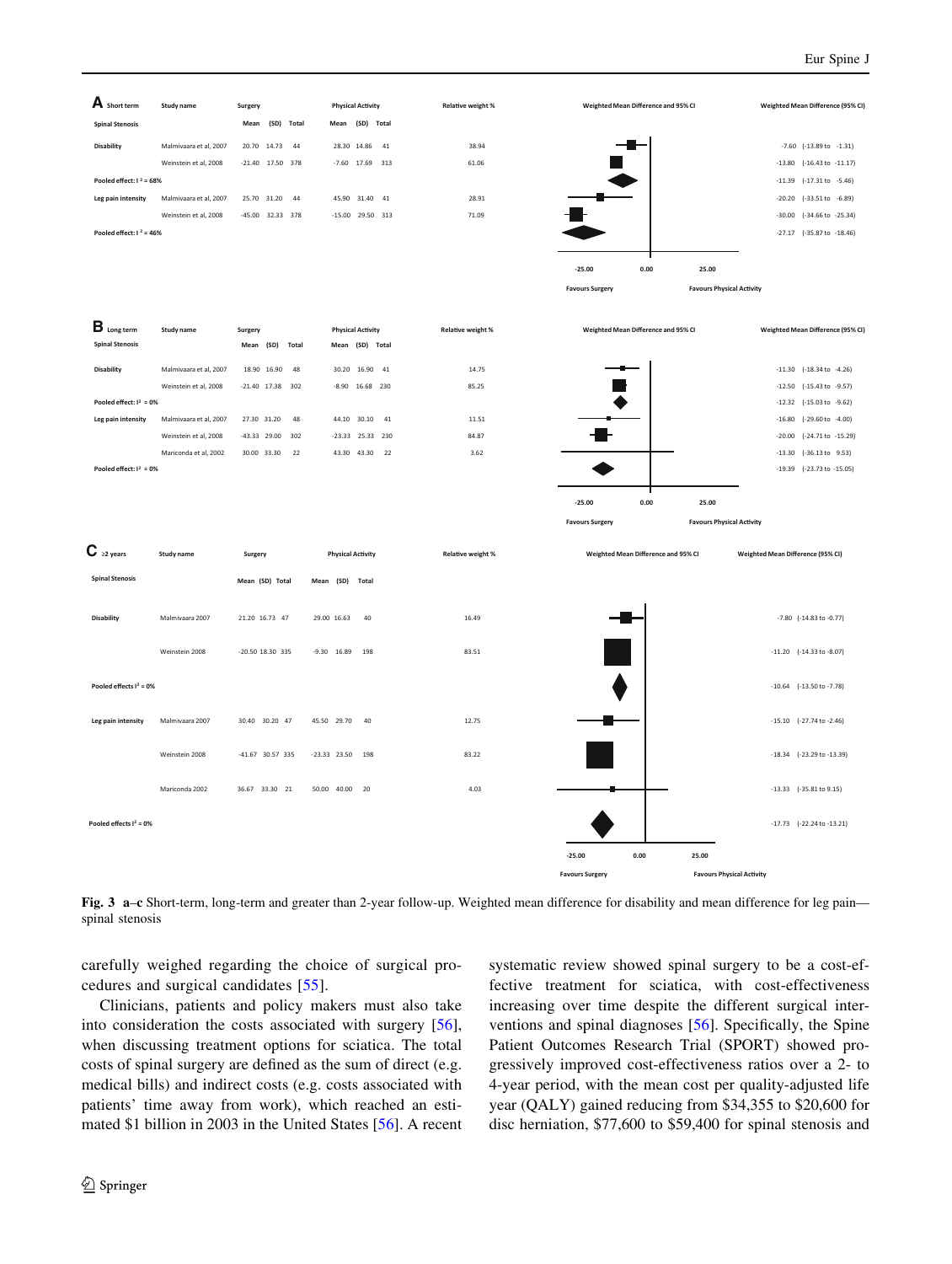<span id="page-14-0"></span>\$115,600 to \$64,300 for degenerative spondylolisthesis [\[57](#page-16-0)]. In comparison to non-surgical care, surgery appears to be cost effective despite the initial higher (surgical proce-dure) costs, [[37\]](#page-16-0) although fewer recurrences, less permanent disability benefits and absenteeism [\[58](#page-16-0)] resulted in the total cost for surgery being lower than non-surgical treatments [\[59](#page-16-0)]. Surgery for sciatica still appears to rank below the \$100,000 per QALY limit that is considered 'costly' for widely accepted medical interventions [\[60](#page-16-0)].

Our results need to be viewed in the context of some study limitations. There was between-trial heterogeneity in this review and while the reasons for this are not clear, we suggest that the use of different interventions, outcome measures and methodologies including the type of anatomical diagnosis for sciatica, are potential sources of heterogeneity. Despite the inclusion criteria requiring participants to experience sciatica or a synonym of sciatica, it is possible some patients may have presented with concurrent neurogenic claudication, particularly in the spinal stenosis and spondylolisthesis subgroups. In addition, physical activity was a common denominator of all studies, but the duration, intensity, frequency and type of exercise were not clearly defined in included trials. Also, only a small number of studies were identified in this review and there was a lack of high-quality evidence as defined by the GRADE approach. Despite these limitations, our review does have a number of strengths, including recommendations based on the treatment effect size, utilising the GRADE approach to rate the overall quality of evidence, a pre-registered protocol and used a comprehensive search strategy, including the identification of unpublished trials.

This meta-analysis provides an estimate of the treatment effects in the management of sciatica symptoms. A shared decision-making process, by way of information sharing, knowledge and good relationships in making the difficult decision regarding the best management approach for sciatica is encouraged between patients and practitioners [\[61](#page-16-0)]. Patients should be advised that the treatment effects appear to be moderate initially, with greater symptom relief and initial improvement associated with surgery. While surgical outcomes continue to be clinically significant for spondylolisthesis and spinal stenosis at greater than 2-year follow-up, they are not for disc herniation by the long-term follow-up. Whereas decisions regarding management depend on symptom severity, tolerance and treatment preferences, other factors such as the use of medication, lifestyle habits and patients' expectations with treatments should be considered by practitioners when selecting the most likely candidates to benefit from surgery [\[62–64](#page-16-0)]. Findings from this review along with guideline recommendations [[65–67\]](#page-17-0) should allow a shared decision-making approach between health care practitioners and patients regarding management choices.

#### What is already known on this topic?

- Patients with sciatica have a worse prognosis than those with low back pain only.
- Surgery and conservative care based on recommending physical activity are commonly used in the management of sciatica.
- Surgery appears to provide short-term relief for patients with sciatica compared to overall conservative interventions.

### What this study adds

- Surgery provides better outcomes than physical activity-based interventions for disability, leg pain and back pain at short term only for disc herniation.
- The treatment outcomes for surgery are consistently superior to physical activity-based interventions for disability, leg pain and back pain at short-term, but less so after long-term and greater than 2-year post-treatment follow-up for spondylolisthesis and spinal stenosis.
- The relatively consistent but moderately small size of the effects of surgery over physical activity-based interventions (particularly for spondylolisthesis and spinal stenosis) should guide clinicians and patients when facing the difficult decision of having surgery or engaging in active care interventions.

#### Compliance with ethical standards

Funding MF is a PhD student supported by the Chiropractic and Osteopathic College of Australasia (COCA) Research Limited. CGM is supported by a research fellowship funded by the Australian Research Council.

Conflict of interest All authors declare: no support from any organisation for the submitted work; no financial relationships with any organisations that might have an interest in the submitted work in the previous three years; no other relationships or activities that could appear to have influenced the submitted work.

#### References

- 1. Pinto RZ, Maher CG, Ferreira ML, Hancock M, Oliveira VC, McLachlan AJ, Koes B, Ferreira PH (2012) Epidural corticosteroid injections in the management of sciatica: a systematic review and meta-analysis. Ann Intern Med 157:865–877
- 2. Koes BW, van Tulder MW, Peul WC (2007) Diagnosis and treatment of sciatica. BMJ 334:1313–1317. doi:[10.1136/bmj.](http://dx.doi.org/10.1136/bmj.39223.428495.BE) [39223.428495.BE](http://dx.doi.org/10.1136/bmj.39223.428495.BE)
- 3. Ong BN, Konstantinou K, Corbett M, Hay E (2011) Patients' own accounts of sciatica: a qualitative study. Spine 36:1251–1256. doi:[10.1097/BRS.0b013e318204f7a2](http://dx.doi.org/10.1097/BRS.0b013e318204f7a2)
- 4. Verwoerd AJ, Luijsterburg PA, Lin CW, Jacobs WC, Koes BW, Verhagen AP (2013) Systematic review of prognostic factors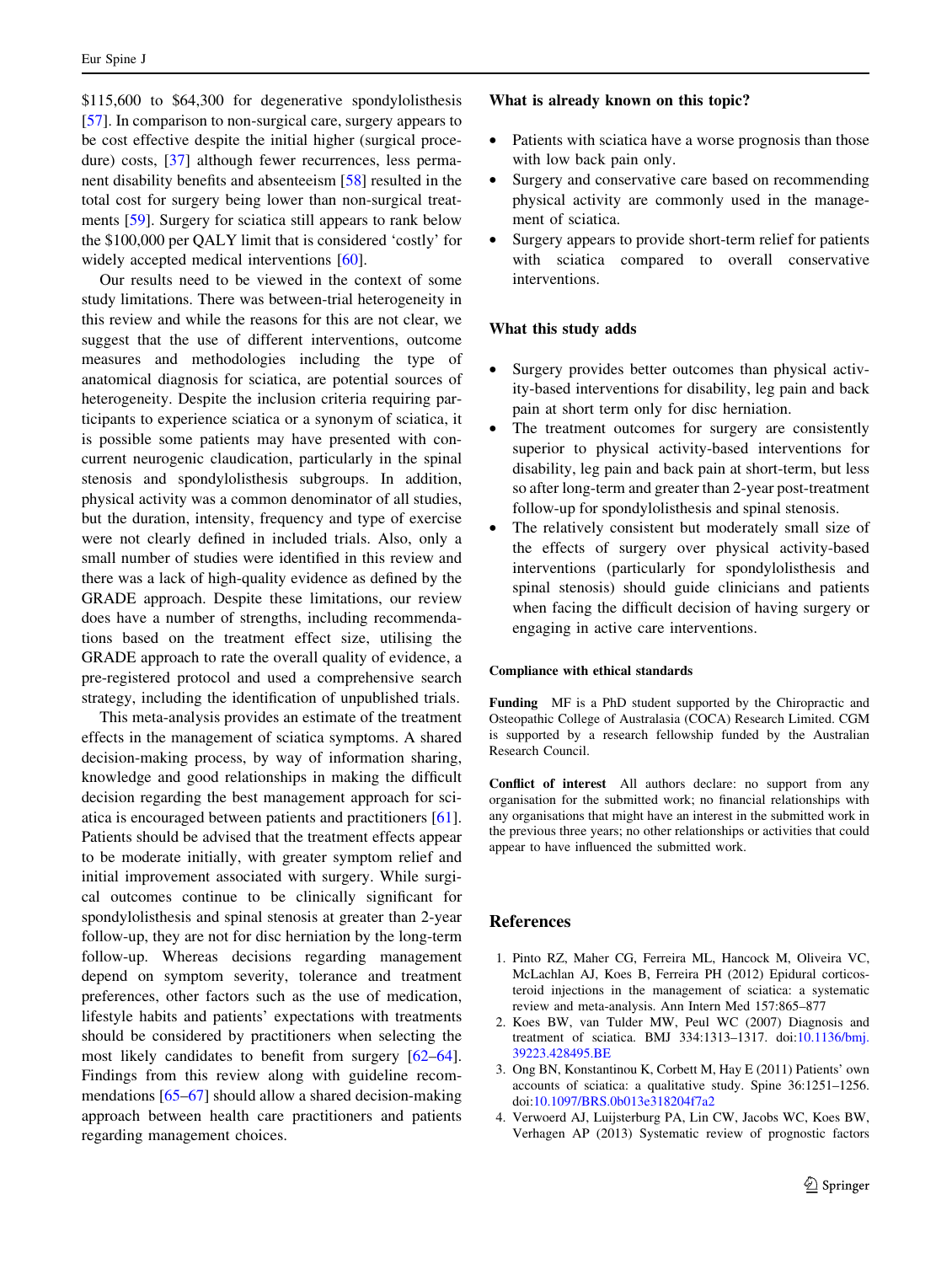<span id="page-15-0"></span>predicting outcome in non-surgically treated patients with sciatica. Eur J Pain 17:1126–1137. doi:[10.1002/j.1532-2149.2013.](http://dx.doi.org/10.1002/j.1532-2149.2013.00301.x) [00301.x](http://dx.doi.org/10.1002/j.1532-2149.2013.00301.x)

- 5. Valat JP, Genevay S, Marty M, Rozenberg S, Koes B (2010) Sciatica. Best Pract Res Clin Rheumatol 24:241–252. doi:[10.](http://dx.doi.org/10.1016/j.berh.2009.11.005) [1016/j.berh.2009.11.005](http://dx.doi.org/10.1016/j.berh.2009.11.005)
- 6. Visser LH, Nijssen PG, Tijssen CC, van Middendorp JJ, Schieving J (2013) Sciatica-like symptoms and the sacroiliac joint: clinical features and differential diagnosis. Eur Spine J 22:1657–1664. doi:[10.1007/s00586-013-2660-5](http://dx.doi.org/10.1007/s00586-013-2660-5)
- 7. Cannon DEBS, Dillingham TRMD, Miao HMS, Andary MTMD, Pezzin LEP (2007) Musculoskeletal disorders in referrals for suspected lumbosacral radiculopathy. Am J Phys Med Rehabil 86:957–961
- 8. Swezey RLMD (2003) Overdiagnosed sciatica and stenosis, underdiagnosed hip arthritis. Orthopedics 26:173–174
- 9. Ashworth J, Konstantinou K, Dunn KM (2011) Prognostic factors in non-surgically treated sciatica: a systematic review. BMC Musculoskelet Disord 12:208. doi[:10.1186/1471-2474-12-208](http://dx.doi.org/10.1186/1471-2474-12-208)
- 10. Luijsterburg PA, Verhagen AP, Ostelo RW, van Os TA, Peul WC, Koes BW (2007) Effectiveness of conservative treatments for the lumbosacral radicular syndrome: a systematic review. Eur Spine J 16:881–899. doi:[10.1007/s00586-007-0367-1](http://dx.doi.org/10.1007/s00586-007-0367-1)
- 11. Pinto RZ, Maher CG, Ferreira ML, Ferreira PH, Hancock M, Oliveira VC, McLachlan AJ, Koes B (2012) Drugs for relief of pain in patients with sciatica: systematic review and meta-analysis. BMJ 344:e497. doi:[10.1136/bmj.e497](http://dx.doi.org/10.1136/bmj.e497)
- 12. Caspersen CJ, Powell KE, Christenson GM (1985) Physical activity, exercise, and physical fitness: definitions and distinctions for health-related research. Public Health Rep 100:126–131
- 13. Peul WC, van Houwelingen HC, van den Hout WB, Brand R, Eekhof JA, Tans JT, Thomeer RT, Koes BW, Leiden-The Hague Spine Intervention Prognostic Study G (2007) Surgery versus prolonged conservative treatment for sciatica. N Engl J Med 356:2245–2256
- 14. Jacobs WC, van Tulder M, Arts M, Rubinstein SM, van Middelkoop M, Ostelo R, Verhagen A, Koes B, Peul WC (2011) Surgery versus conservative management of sciatica due to a lumbar herniated disc: a systematic review. Eur Spine J 20:513–522. doi[:10.1007/s00586-010-1603-7](http://dx.doi.org/10.1007/s00586-010-1603-7)
- 15. Birkmeyer NJ, Weinstein JN, Tosteson AN, Tosteson TD, Skinner JS, Lurie JD, Deyo R, Wennberg JE (2002) Design of the spine patient outcomes research trial (SPORT). Spine 27:1361–1372
- 16. Hamilton MT, Booth FW (2000) Skeletal muscle adaptation to exercise: a century of progress. J Appl Physiol 88:327–331
- 17. Choi BK, Verbeek JH, Tam WW, Jiang JY (2010) Exercises for prevention of recurrences of low-back pain. Occup Environ Med 67:795–796. doi[:10.1136/oem.2010.059873](http://dx.doi.org/10.1136/oem.2010.059873)
- 18. Maher CG, Sherrington C, Herbert RD, Moseley AM, Elkins M (2003) Reliability of the PEDro scale for rating quality of randomized controlled trials. Phys Ther 83:713–721
- 19. de Morton NA (2009) The PEDro scale is a valid measure of the methodological quality of clinical trials: a demographic study. Aust J Physiother 55:129–133
- 20. Macedo LG, Elkins MR, Maher CG, Moseley AM, Herbert RD, Sherrington C (2010) There was evidence of convergent and construct validity of Physiotherapy Evidence Database quality scale for physiotherapy trials. J Clin Epidemiol 63:920–925. doi:[10.1016/j.jclinepi.2009.10.005](http://dx.doi.org/10.1016/j.jclinepi.2009.10.005)
- 21. Harvey L, Herbert R, Crosbie J (2002) Does stretching induce lasting increases in joint ROM? A systematic review. Physiother Res Int 7:1–13
- 22. Higgins JP, Green S, (eds) Cochrane Handbook for Systematic Reviews of Interventions Version 5.1.0 (updated March 2011).

The Cochrane Collaboration, 2011. Available from [www.](http://www.cochrane-handbook.org) [cochrane-handbook.org](http://www.cochrane-handbook.org)

- 23. Atkins D, Best D, Briss PA, Eccles M, Falck-Ytter Y, Flottorp S, Guyatt GH, Harbour RT, Haugh MC, Henry D, Hill S, Jaeschke R, Leng G, Liberati A, Magrini N, Mason J, Middleton P, Mrukowicz J, O'Connell D, Oxman AD, Phillips B, Schunemann HJ, Edejer T, Varonen H, Vist GE, Williams JW Jr, Zaza S, Group GW (2004) Grading quality of evidence and strength of recommendations. BMJ 328:1490–1494
- 24. Henschke N, Ostelo RW, van Tulder MW, Vlaeyen JW, Morley S, Assendelft WJ, Main CJ (2010) Behavioural treatment for chronic low-back pain. Cochrane Database of Syst Rev:CD002014.pub002013. doi[:10.1002/14651858.CD002014.](http://dx.doi.org/10.1002/14651858.CD002014.pub3) [pub3](http://dx.doi.org/10.1002/14651858.CD002014.pub3)
- 25. Guyatt GH, Oxman AD, Vist GE, Kunz R, Falck-Ytter Y, Alonso-Coello P, Schunemann HJ, Group GW (2008) GRADE: an emerging consensus on rating quality of evidence and strength of recommendations. BMJ 336:924–926. doi:[10.1136/bmj.39489.](http://dx.doi.org/10.1136/bmj.39489.470347.AD) [470347.AD](http://dx.doi.org/10.1136/bmj.39489.470347.AD)
- 26. Giraudeau B, Rozenberg S, Valat JP (2004) Assessment of the clinically relevant change in pain for patients with sciatica. Ann Rheum Dis 63:1180–1181
- 27. Ostelo RW, Deyo RA, Stratford P, Waddell G, Croft P, Von Korff M, Bouter LM, de Vet HC (2008) Interpreting change scores for pain and functional status in low back pain: towards international consensus regarding minimal important change. Spine 33:90–94. doi[:10.1097/BRS.0b013e31815e3a10](http://dx.doi.org/10.1097/BRS.0b013e31815e3a10)
- 28. Amundsen T, Weber H, Nordal HJ, Magnaes B, Abdelnoor M, Lilleas F (2000) Lumbar spinal stenosis: conservative or surgical management?: a prospective 10-year study. Spine 25:1424–1435
- 29. Erginousakis D, Filippiadis DK, Malagari A, Kostakos A, Brountzos E, Kelekis NL, Kelekis A, Orthopaedic Section of the American Physical Therapy A (2011) Comparative prospective randomized study comparing conservative treatment and percutaneous disk decompression for treatment of intervertebral disk herniation. Radiology 260:487–493
- 30. Malmivaara A, Slatis P, Heliovaara M, Sainio P, Kinnunen H, Kankare J, Dalin-Hirvonen N, Seitsalo S, Herno A, Kortekangas P, Niinimaki T, Ronty H, Tallroth K, Turunen V, Knekt P, Harkanen T, Hurri H, Finnish Lumbar Spinal Research G (2007) Surgical or nonoperative treatment for lumbar spinal stenosis? A randomized controlled trial. Spine 32:1–8
- 31. Möller H, Hedlund R (2000) Surgery versus conservative management in adult isthmic spondylolisthesis: a prospective randomized study: part 1. Spine 25:1711–1715
- 32. Osterman H, Seitsalo S, Karppinen J, Malmivaara A (2006) Effectiveness of microdiscectomy for lumbar disc herniation: a randomized controlled trial with 2 years of follow-up. Spine 31:2409–2414
- 33. Weber H (1983) Lumbar disc herniation. A controlled, prospective study with ten years of observation. Spine 8:131–140
- 34. Weinstein JN, Lurie JD, Tosteson TD, Hanscom B, Tosteson AN, Blood EA, Birkmeyer NJ, Hilibrand AS, Herkowitz H, Cammisa FP, Albert TJ, Emery SE, Lenke LG, Abdu WA, Longley M, Errico TJ, Hu SS (2007) Surgical versus nonsurgical treatment for lumbar degenerative spondylolisthesis. N Engl J Med 356:2257–2270
- 35. Weinstein JN, Tosteson TD, Lurie JD, Tosteson AN, Blood E, Hanscom B, Herkowitz H, Cammisa F, Albert T, Boden SD, Hilibrand A, Goldberg H, Berven S, An H, Investigators S (2008) Surgical versus nonsurgical therapy for lumbar spinal stenosis. N Engl J Med 358:794–810. doi:[10.1056/NEJMoa0707136](http://dx.doi.org/10.1056/NEJMoa0707136)
- 36. Weinstein JN, Tosteson TD, Lurie JD, Tosteson AN, Hanscom B, Skinner JS, Abdu WA, Hilibrand AS, Boden SD, Deyo RA (2006) Surgical vs nonoperative treatment for lumbar disk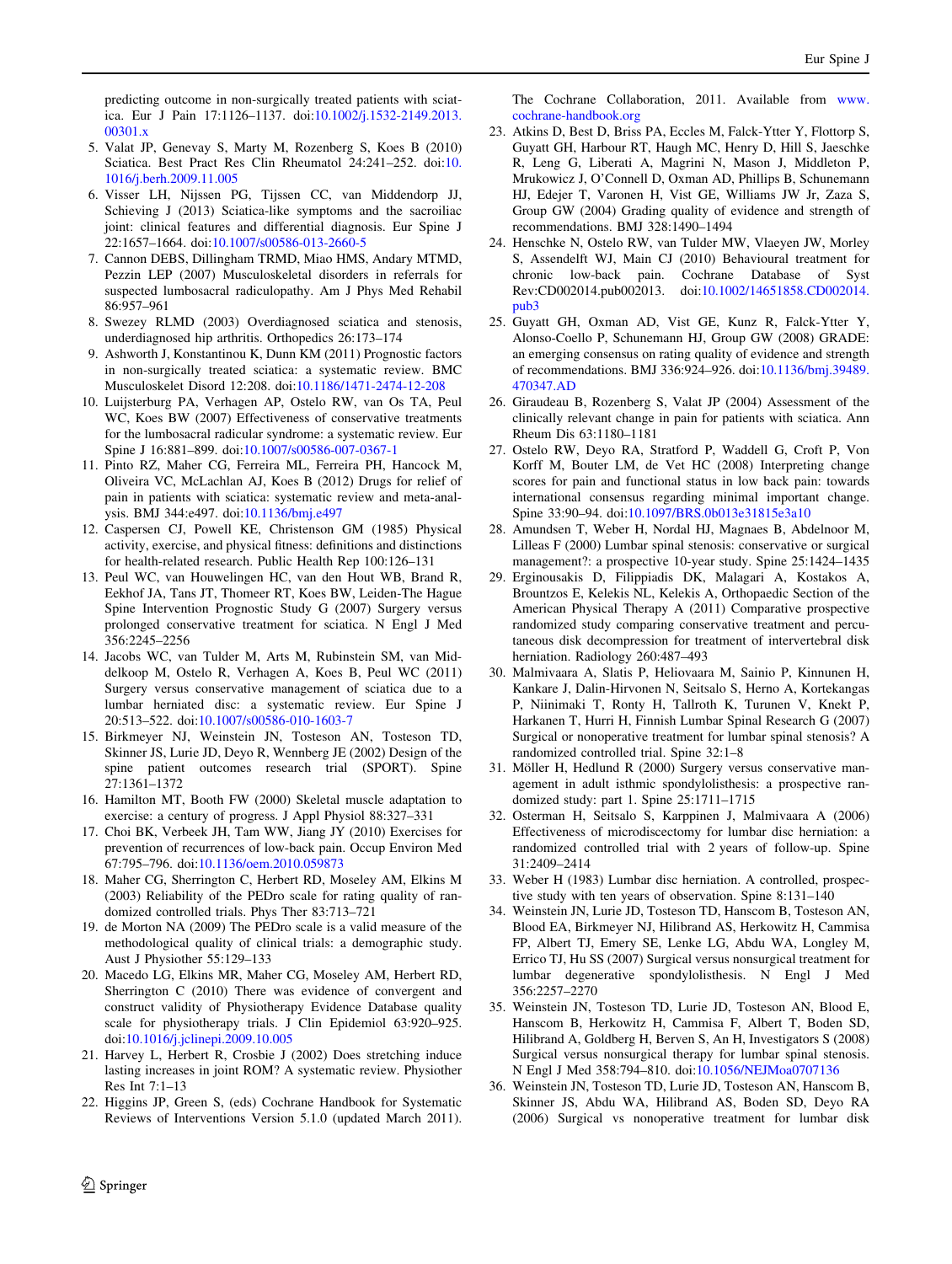<span id="page-16-0"></span>herniation: the Spine Patient Outcomes Research Trial (SPORT): a randomized trial. JAMA 296:2441–2450

- 37. Peul WC, van den Hout WB, Brand R, Thomeer RT, Koes BW, Leiden-The Hague Spine Intervention Prognostic Study G (2008) Prolonged conservative care versus early surgery in patients with sciatica caused by lumbar disc herniation: two year results of a randomised controlled trial. BMJ 336:1355–1358
- 38. Weinstein JN, Lurie JD, Tosteson TD, Tosteson AN, Blood EA, Abdu WA, Herkowitz H, Hilibrand A, Albert T, Fischgrund J (2008) Surgical versus nonoperative treatment for lumbar disc herniation: four-year results for the Spine Patient Outcomes Research Trial (SPORT). Spine 33:2789–2800
- 39. Weinstein JN, Lurie JD, Tosteson TD, Zhao W, Blood EA, Tosteson AN, Birkmeyer N, Herkowitz H, Longley M, Lenke L, Emery S, Hu SS (2009) Surgical compared with nonoperative treatment for lumbar degenerative spondylolisthesis. Four-year results in the Spine Patient Outcomes Research Trial (SPORT) randomized and observational cohorts. J Bone Joint Surg Am 91:1295–1304. doi:[10.2106/JBJS.H.00913](http://dx.doi.org/10.2106/JBJS.H.00913)
- 40. Weinstein JN, Tosteson TD, Lurie JD, Tosteson A, Blood E, Herkowitz H, Cammisa F, Albert T, Boden SD, Hilibrand A, Goldberg H, Berven S, An H (2010) Surgical versus nonoperative treatment for lumbar spinal stenosis four-year results of the Spine Patient Outcomes Research Trial. Spine 35:1329–1338. doi:[10.](http://dx.doi.org/10.1097/BRS.0b013e3181e0f04d) [1097/BRS.0b013e3181e0f04d](http://dx.doi.org/10.1097/BRS.0b013e3181e0f04d)
- 41. Mariconda M, Fava R, Gatto A, Longo C, Milano C (2002) Unilateral laminectomy for bilateral decompression of lumbar spinal stenosis: a prospective comparative study with conservatively treated patients. J Spinal Disord Tech 15:39–46
- 42. Greenfield K, Nelson RJ, Findlay GD, Egger M, Sanford E (2003) Microdiscectomy and conservative treatment for lumbar disc herniation with back pain and sciatica: a randomised clinical trial. In: Proceedings of the 30th meeting of the International Society for the Study of the Lumbar Spine, Vancouver 245. <http://www.issls.org>
- 43. Lequin MB, Verbaan D, Jacobs WCH, Brand R, Bouma GJ, Vandertop WP, Peul WC (2013) Surgery versus prolonged conservative treatment for sciatica: 5-year results of a randomised controlled trial. BMJ Open 3. doi[:10.1136/bmjopen-2012-002534](http://dx.doi.org/10.1136/bmjopen-2012-002534)
- 44. Slatis P, Malmivaara A, Heliovaara M, Sainio P, Herno A, Kankare J, Seitsalo S, Tallroth K, Turunen V, Knekt P, Hurri H (2011) Long-term results of surgery for lumbar spinal stenosis: a randomised controlled trial. Eur Spine J 20:1174–1181
- 45. Chou R, Baisden J, Carragee EJ, Resnick DK, Shaffer WO, Loeser JD (2009) Surgery for low back pain: a review of the evidence for an American Pain Society Clinical Practice Guideline. Spine 34:1094–1109
- 46. Gibson JN, Waddell G Gibson JNA, Waddell G (2007) Surgical interventions for lumbar disc prolapse. Cochrane Database of Systematic Reviews 2007, Issue 2. Art. No.: CD001350. doi:[10.](http://dx.doi.org/10.1002/14651858.CD001350.pub4) [1002/14651858.CD001350.pub4](http://dx.doi.org/10.1002/14651858.CD001350.pub4)
- 47. Lewis R, Williams N, Matar H, Din N, Fitzsimmons D, Phillips C, Jones M, Sutton A, Burton K, Nafees S, Hendry M, Rickard I, Chakraverty R, Wilkinson C (2011) The clinical effectiveness and costeffectiveness of management strategies for sciatica: systematic review and economic model. Health Technol Assess 15:1–578
- 48. May S, Comer C (2013) Is surgery more effective than nonsurgical treatment for spinal stenosis, and which non-surgical treatment is more effective? A systematic review. Physiotherapy 99:12–20
- 49. Macedo LG, Hum A, Kuleba L, Mo J, Truong L, Yeung M, Battie MC (2013) Physical therapy interventions for degenerative lumbar spinal stenosis: a systematic review. Phys Ther 93:1646–1660. doi:[10.2522/ptj.20120379](http://dx.doi.org/10.2522/ptj.20120379)
- 50. Kovacs FM, Urrutia G, Alarcon JD (2011) Surgery versus conservative treatment for symptomatic lumbar spinal stenosis: a systematic review of randomized controlled trials. Spine 36:E1335–E1351. doi[:10.1097/BRS.0b013e31820c97b1](http://dx.doi.org/10.1097/BRS.0b013e31820c97b1)
- 51. Ammendolia C, Stuber K, de Bruin LK, Furlan AD, Kennedy CA, Rampersaud YR, Steenstra IA, Pennick V (2012) Nonoperative treatment of lumbar spinal stenosis with neurogenic claudication: a systematic review. Spine 37:E609–E616. doi[:10.1097/](http://dx.doi.org/10.1097/BRS.0b013e318240d57d) [BRS.0b013e318240d57d](http://dx.doi.org/10.1097/BRS.0b013e318240d57d)
- 52. Ferreira ML, Herbert RD, Ferreira PH, Latimer J, Ostelo RW, Grotle M, Barrett B (2013) The smallest worthwhile effect of nonsteroidal anti-inflammatory drugs and physiotherapy for chronic low back pain: a benefit–harm trade-off study. J Clin Epidemiol 66:1397–1404
- 53. Atlas SJ, Keller RB, Wu YA, Deyo RA, Singer DE (2005) Longterm outcomes of surgical and nonsurgical management of lumbar spinal stenosis: 8 to 10 year results from the Maine Lumbar Spine Study. Spine 30:936–943
- 54. Deyo RA, Martin BI, Kreuter W, Jarvik JG, Angier H, Mirza SK (2011) Revision surgery following operations for lumbar stenosis. J Bone Joint Surg Am 93:1979–1986. doi[:10.2106/JBJS.J.01292](http://dx.doi.org/10.2106/JBJS.J.01292)
- 55. Deyo RA, Mirza SK, Martin BI, Kreuter W, Goodman DC, Jarvik JG (2010) Trends, major medical complications, and charges associated with surgery for lumbar spinal stenosis in older adults. JAMA 303:1259–1265. doi:[10.1001/jama.2010.338](http://dx.doi.org/10.1001/jama.2010.338)
- 56. Moore JA, Albert TJ, Radcliff K (2014) The value and costeffectiveness of adult degenerative lumbar surgery. Semin Spine Surg 26:38–44
- 57. Tosteson AN, Tosteson TD, Lurie JD, Abdu W, Herkowitz H, Andersson G, Albert T, Bridwell K, Zhao W, Grove MR, Weinstein MC, Weinstein JN (2011) Comparative effectiveness evidence from the spine patient outcomes research trial: surgical versus nonoperative care for spinal stenosis, degenerative spondylolisthesis, and intervertebral disc herniation. Spine 36:2061–2068. doi:[10.1097/BRS.0b013e318235457b](http://dx.doi.org/10.1097/BRS.0b013e318235457b)
- 58. van Den Hout WB , Peul WC, Koes BW, Brand R, Kievit J, Thomeer RT (2008) Prolonged conservative care versus early surgery in patients with sciatica from lumbar disc herniation: cost utility analysis alongside a randomised controlled trial. BMJ 336:1351–1354. doi[:10.1136/bmj.39583.709074.BE](http://dx.doi.org/10.1136/bmj.39583.709074.BE)
- 59. Hansson E, Hansson T (2007) The cost–utility of lumbar disc herniation surgery. Eur Spine J 16:329–337
- 60. Laupacis A, Feeny D, Detsky AS, Tugwell PX (1992) How attractive does a new technology have to be to warrant adoption and utilization? Tentative guidelines for using clinical and economic evaluations. Can Med Assoc J 146:473–481
- 61. Hofstede SN, Marang-van de Mheen PJ, Assendelft WJ, Vleggeert-Lankamp CL, Stiggelbout AM, Vroomen PC, van den Hout WB, Vliet Vlieland TP, van Bodegom-Vos L, Group Ds (2012) Designing an implementation strategy to improve interprofessional shared decision making in sciatica: study protocol of the DISC study. Implementation Science 7:55
- 62. Pearson A, Lurie J, Tosteson T, Zhao W, Abdu W, Mirza S, Weinstein J (2012) Who should have surgery for an intervertebral disc herniation?: comparative effectiveness evidence from the spine patient outcomes research trial. Spine 37(140–149):1. doi:[10.1097/BRS.1090b1013e3182276b3182272b](http://dx.doi.org/10.1097/BRS.1090b1013e3182276b3182272b)
- 63. Pearson AM, Lurie JD, Tosteson TD, Zhao W, Abdu WA, Weinstein JN (2013) Who should undergo surgery for degenerative spondylolisthesis? Treatment effect predictors in SPORT. Spine 38(1799–1811):17. doi[:10.1097/BRS.1790b1013e3182a1314d1790](http://dx.doi.org/10.1097/BRS.1790b1013e3182a1314d1790)
- 64. Pearson A, Lurie J, Tosteson T, Zhao W, Abdu W, Weinstein JN (2012) Who should have surgery for spinal stenosis? Treatment effect predictors in SPORT. Spine 37(1791–1802):17. doi:[10.](http://dx.doi.org/10.1097/BRS.1790b1013e3182634b3182604) [1097/BRS.1790b1013e3182634b3182604](http://dx.doi.org/10.1097/BRS.1790b1013e3182634b3182604)